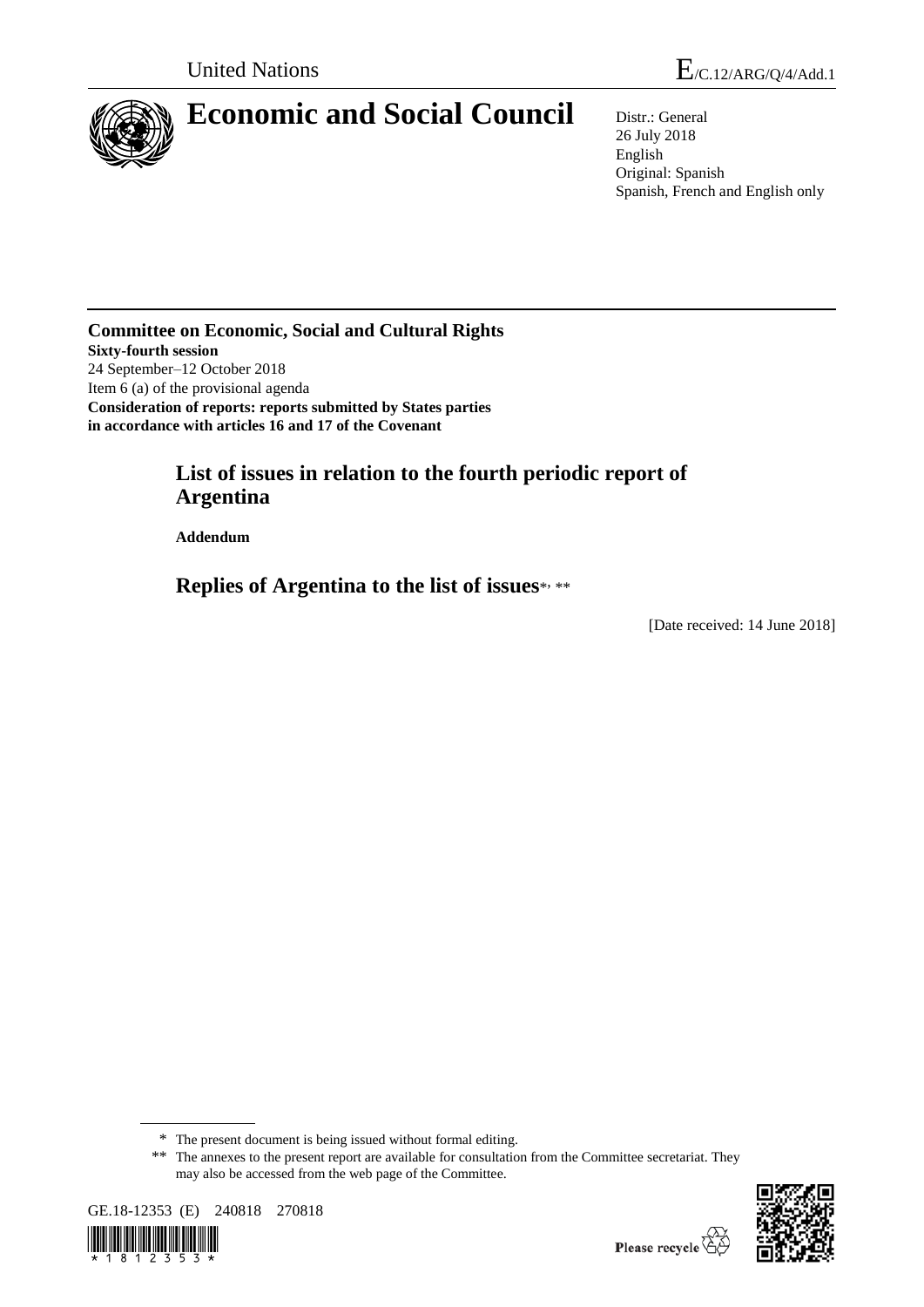#### **Question 1**

1. The National Statistics and Census Institute (INDEC) has drawn up a work programme to cover the 2017–2020 period, which focuses on five strategic areas: institutional change, building statistical capacity, closer coordination of the national statistical system, promotion of the dissemination of and user-friendly access to statistics and development of international relations.

2. With regard to the building of statistical capacity, a package of statistical measures deemed crucial for the strengthening of the Institute, which will help to improve the quality of data, are listed below:

(a) National Survey of Household Expenditure, the findings of which will shed light on households' consumption of goods and services according to their make-up and income level, record seasonal variations and monitor changes in consumer behaviour over time. The findings will be presented for the country as a whole and for each region and will yield useful information for planning public policies and decision-taking;

(b) Survey of children's and adolescents' activities, the aim of which is to record aspects related to the use of free time, access to information technologies and participation in domestic chores of the 5 to 17 age group;

(c) National Victims Survey, the purpose of which is to produce indicators of the prevalence and incidence of crime, to identify crime-prevention measures taken by the general public, to collect information on types of crime and the circumstances in which persons become victims, and to investigate the community's perception of lack of public safety, the performance of the security forces and courts and assistance to victims;

National Risk Factors Survey designed to measure the magnitude of risk factors related to non-communicable diseases. Diseases are linked to a number of common risk factors such as a poor diet, lack of physical exercise and tobacco and alcohol consumption;

(e) National Survey of the profile of persons with disability, the general purpose of which is to quantify and categorize persons with activity limitations and participation restrictions based on the interaction between the person with a disability and their daily contextual factors;

Improvement of birth and death statistics with a view to analysing the current demographic situation and establishing precise figures throughout the country;

(g) National Population, Household and Housing Survey, which is aimed at collecting and compiling data on the main demographic, social and housing aspects of the population of the country at a given time. The 2020 census will contain questions about indigenous peoples, gender, disability and African descent.

#### **Question 2**

3. It must first be made clear that the Argentine Republic acts in strict compliance with the rule of law. Accordingly, all action ordered by the judicial authorities in the context of land disputes is carried out with the participation of the federal security forces, in conformity with national protocols consistent with international norms. It does not in any way constitute a reprisal, but is in accordance with democratic and republican practices.

4. In this connection, it must be noted that the security forces' conduct conforms to the Code of Conduct for Law Enforcement Officials adopted under article 22 of the Act No. 4059, on internal security, in accordance with the recommendations of the code of professional ethics established by the General Assembly of the United Nations.

5. If institutional violence during such procedures is reported, in addition to the judicial proceedings initiated by prosecutors in response to these reports, the National Institute of Indigenous Affairs (INAI) files formal communications with the competent national or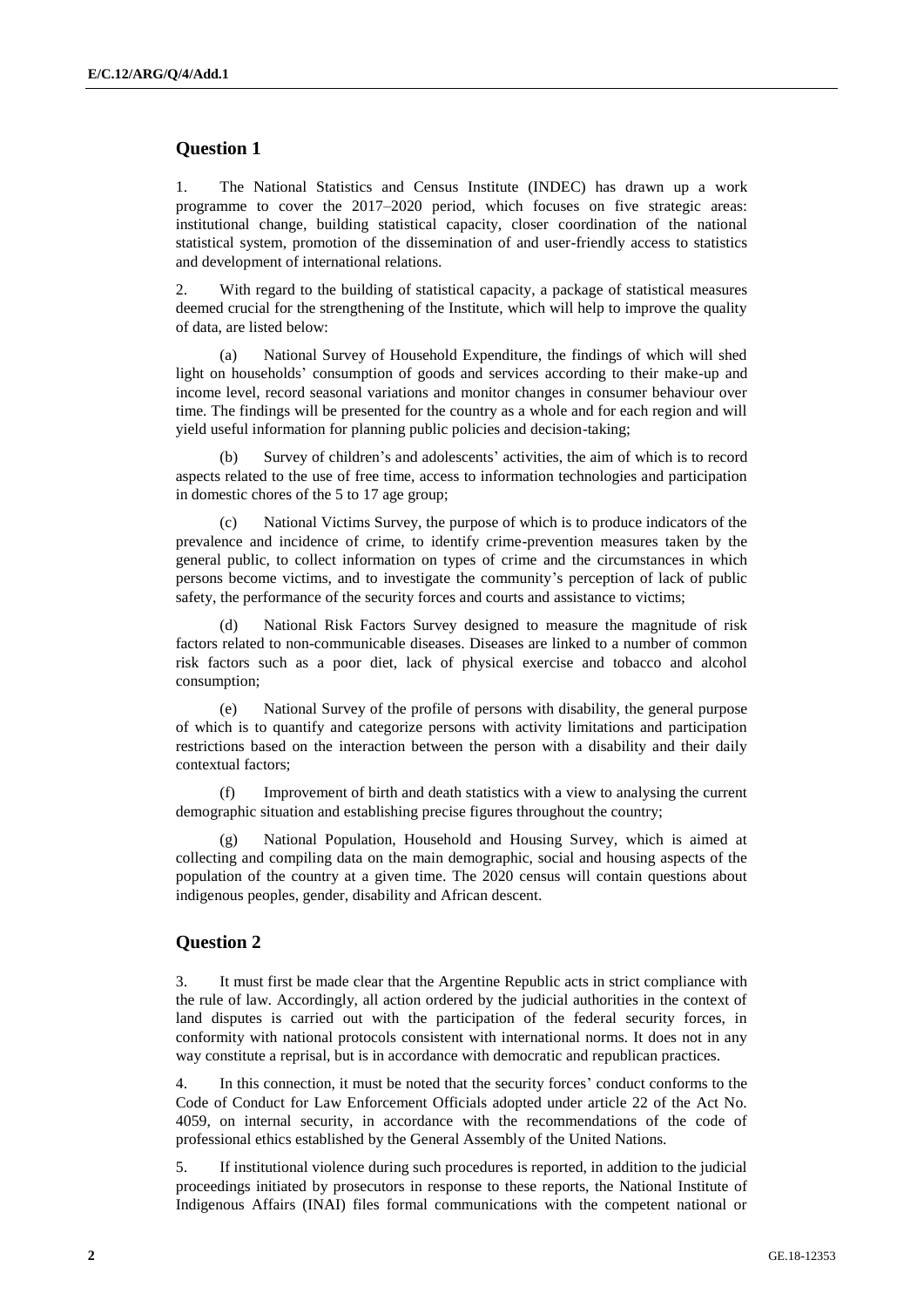provincial bodies, in which it requests action and/or information concerning the measures which have been taken within the areas under their jurisdiction with a view to investigating and/or punishing such acts.

6. Furthermore INAI adopts various courses of action in administrative or judicial proceedings concerning a land dispute, eviction or clearing of land traditionally occupied by indigenous communities.

7. Since 2004 INAI has been implementing the Community Strengthening Programme, the purpose of which is to supply legal assistance and set up legal services for indigenous communities and peoples in Argentina.

8. As part of this programme, INAI also provides technical assistance to communities, sends requests for information to the courts involved and publicizes national and international rules on the protection of the rights of indigenous communities. In addition, it provides the requisite documentation in court cases where the communities in question are required to provide proof of their legal personality or of their locus standi with respect to a land survey.

## **Question 3**

9. The Ministry of Energy and Mining pursues two main aims in the energy sector: to secure the energy supply for a country with a growing economy and to reduce its adverse impact on the environment.

10. To this end the development and exploitation of unconventional fossil fuels is part of energy planning that seeks to diversify the energy matrix by inter alia expanding energy sources with low or no greenhouse gas emissions, combined with savings and efficiency policies which will make it possible to reduce the country's energy intensity.

11. Public policies in the energy sector take account of the existing international framework and are based on the Nationally Determined Contribution (NDC). NDCs are the actions which States parties to the United Nations Framework Convention on Climate Change (UNFCCC) intend to take as part of increased efforts to combat climate change. The presentation of NDCs laid the foundation for giving practical effect to the Paris Agreement which has been in force since 2016.

12. The determination of NDCs took into consideration both projections of the incorporation of clean energy sources in the total energy supply (unconventional renewable energy, hydroelectric energy, nuclear energy and biofuels) and specific demand-side energy efficiency measures such as greater exploitation of unconventional hydrocarbons (oil and natural gas), the environmental impact of which is substantially less than of the conventional exploitation of hydrocarbons.

13. Argentina adopted the Agreement through Act No. 27270 and submitted to the UNFCCC the absolute target of not exceeding the net emission of 483 million tons of carbon dioxide equivalent (tCO2eq) by the year 2030. In 2014, Argentina emitted a total of 368 tCO2eq, with the energy sector being responsible for 53 per cent of the greenhouse gas emissions.

14. Argentina has experience with the exploitation of natural gas, especially in Neuquén Province, where the main exploration and production of unconventional hydrocarbons is being carried out and where there is a network of processing and transport facilities, which significantly reduces the percentage of gas lost from leakage and venting during its production.

15. Lastly, the Ministry is working with Neuquén Province and the private sector to update the laws and regulations applying to the exploration and exploitation of hydrocarbons to make environmental protection the main focus thereof.

16. Please see also the information in the reply to question 22.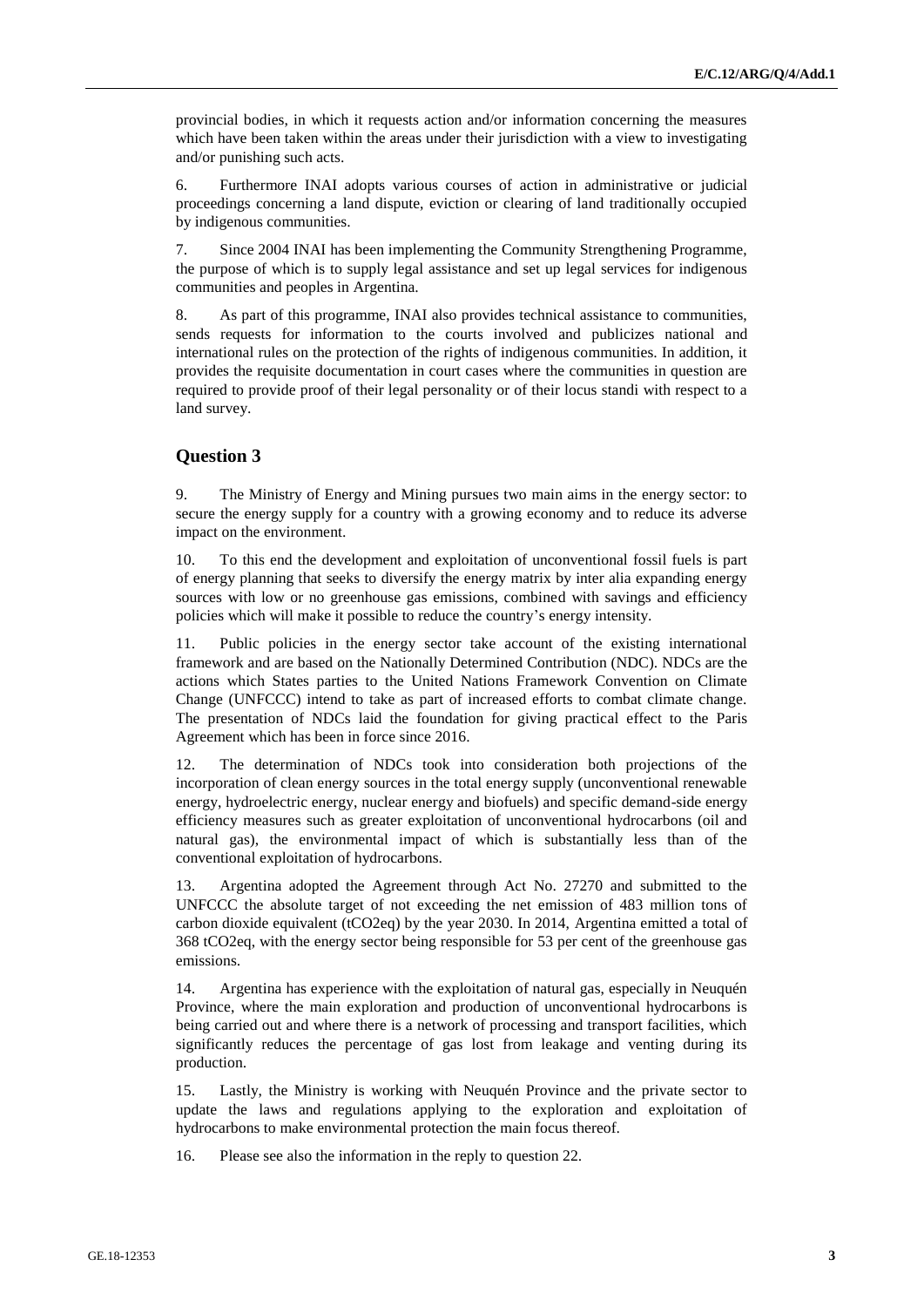#### **Question 4**

17. The Ministry of the Environment and Sustainable Development is encouraging multipurpose oversight through a system of comprehensive environmental monitoring with the aim of checking on and avoiding possible sources of environmental pollution.

18. This monitoring system will make it possible periodically and systematically to consolidate environmental data and information to provide a tool ensuring efficient environmental management. It optimizes policies and activities related to inspection and environmental quality thereby achieving an overall, coordinated picture shared by various administrative authorities.

19. The Ministry likewise monitors and checks hazardous waste in accordance with article 1 of Act No. 24051 on hazardous waste. The monitoring of industrial liquid spills and effluents is conducted at the national level in accordance with the provisions of Decrees Nos. 674/89 and 776/92, in cooperation with the provincial authorities as they work in the areas under their jurisdiction.

20. As far as interaction with communities is concerned, the Ministry is implementing Comprehensive Community Plans, which are participative planning instruments covering forestry, crop rearing and animal husbandry in one or more beneficiary communities, including indigenous communities in various provinces, the aim of which is to secure the sustainability of their livelihoods by maintaining and restoring native forests. The plans adopt an integrated approach involving community management in accordance with the general procedures laid down by Act No. 26331.

21. As of March 2018, there were 93 plans at various stages of progress (approved, in preparation or under consideration), covering 2,841 families and a total of 628,173 hectares.

#### **Question 5**

22. Argentina is in the process of giving effect to indigenous communities' right to prior, free and informed consultation in order to guarantee their full and effective participation in public policies and public and private projects which might affect them.

23. Although there are no protocols and/or laws or regulations governing consultation processes, consultations have actually taken place with industry, where INAI accompanied indigenous communities during the dialogue with provincial governments and the companies responsible for projects.

24. For example, in 2016 the Logys people were consulted by ENARSA about the laying of the northern gas pipeline. As part of the RenovAr programme for the expanded use of energy from renewable sources, a consultation protocol was agreed with the National Indigenous Coordination Bureau. In the middle of 2017, consultations were held on the route of the Dakar Rally, an event held annually in the region.

25. Consultation processes have likewise been organized by provincial governments on legislative or administrative measures that were likely to affect indigenous communities.

26. INAI is currently promoting and/or participating in 21 consultation processes that are at differing stages of progress in various provinces.

27. During the second half of 2018, the Ministry of Justice and Human Rights is planning, as part of its Justice 2020 Programme, to hold several face-to-face meetings and a virtual participation forum for a brainstorming on possible rules on prior, free and informed consultation.

#### **Question 6**

28. The answer may be found in the annex on question 6.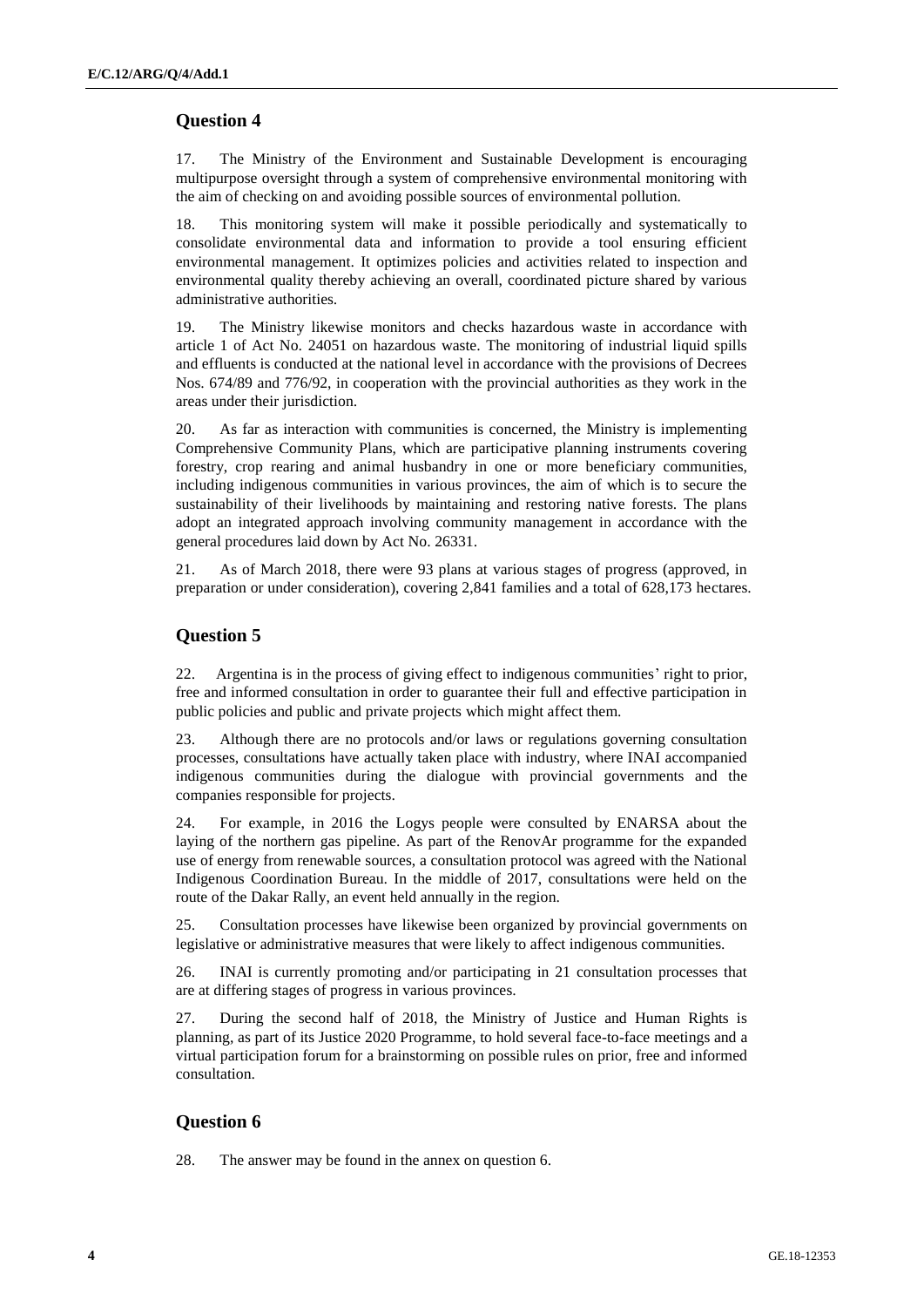#### **Question 7**

29. With a view to implementing measures to reverse the negative indicators of the Argentine economy, Decree No. 133/2015 abolished withholding taxes on the mixed farming sector in recognition of the need to reduce export duties as they distorted and discouraged production in that sector and therefore undermined sources of employment and wealth, these being essential means of progressively guaranteeing the rights recognized in the International Covenant on Economic, Social and Cultural Rights.

30. The aims of the steps taken are to remove constraints on the sector's development capacity, to increase cultivated areas, to boost cereal production, and to strengthen regional economies and markets for farm produce.

31. The imposition of export duties seriously harmed the competitiveness of small and medium mining enterprises, most of which are located in areas where poor infrastructure and high transport costs jeopardize jobs and have inevitable direct and indirect repercussions on employment and the supply chain.

32. Moreover, as stated in Decree No. 349/2016, Argentina is one of the few countries in the world where the above-mentioned duties apply.

33. As the Argentine Republic is a federal State, export duties are not shared out, with the result that their imposition leads to a concentration of tax revenue at the level of the national government, although the provinces are the original owners of the mineral resources.

34. In point of fact, the national government's aim is to implement measures to reverse the current economic situation by generating conditions for reviving and increasing the competitiveness of various productive sectors, for preserving and creating jobs and thereby enhancing the country's general prosperity.

#### **Question 8**

35. In addition to the constitutional guarantee of equality before the law for all inhabitants of the Nation, Act No. 23592 was passed in 1998. It punishes discriminatory acts and orders reparation for the moral and material harm caused. This Act is currently being updated with a view to widening the categories it now covers by expressly including other socially vulnerable and disadvantaged groups.

36. Argentina has likewise implemented a large package of rules to ensure the full exercise of the rights of all persons on equal conditions, in particular with regard to sexual diversity: Same-sex Marriage Act, Gender Identity Act, Assisted Reproduction Act and the corresponding provisions of the revised Civil and Commercial Code.

37. Act No. 23592 on discriminatory acts, which punishes discriminatory acts and orders reparation for the moral and material harm caused, also applies.

38. The National Institute to Combat Discrimination, Xenophobia and Racism (INADI) draws up public policies for addressing and eliminating inequality based on discriminatory practices and for fostering inclusion, participation and a transformation of social relations in order to consolidate democracy.

39. The Victim Support Department of INADI assists victims of discrimination. The Institute also works in the area of sexual diversity through a range of measures to improve the situation of the LGBTI community.

40. The annex on question 8 contains statistics on complaints related to gender/sexual identity during the period 2016–2018.

41. As for steps taken to enforce the provisions of the Gender Identity Act, INADI has taken action in cases where it has been breached, arranging for gender reassignment in order to respect self-perceived gender identity.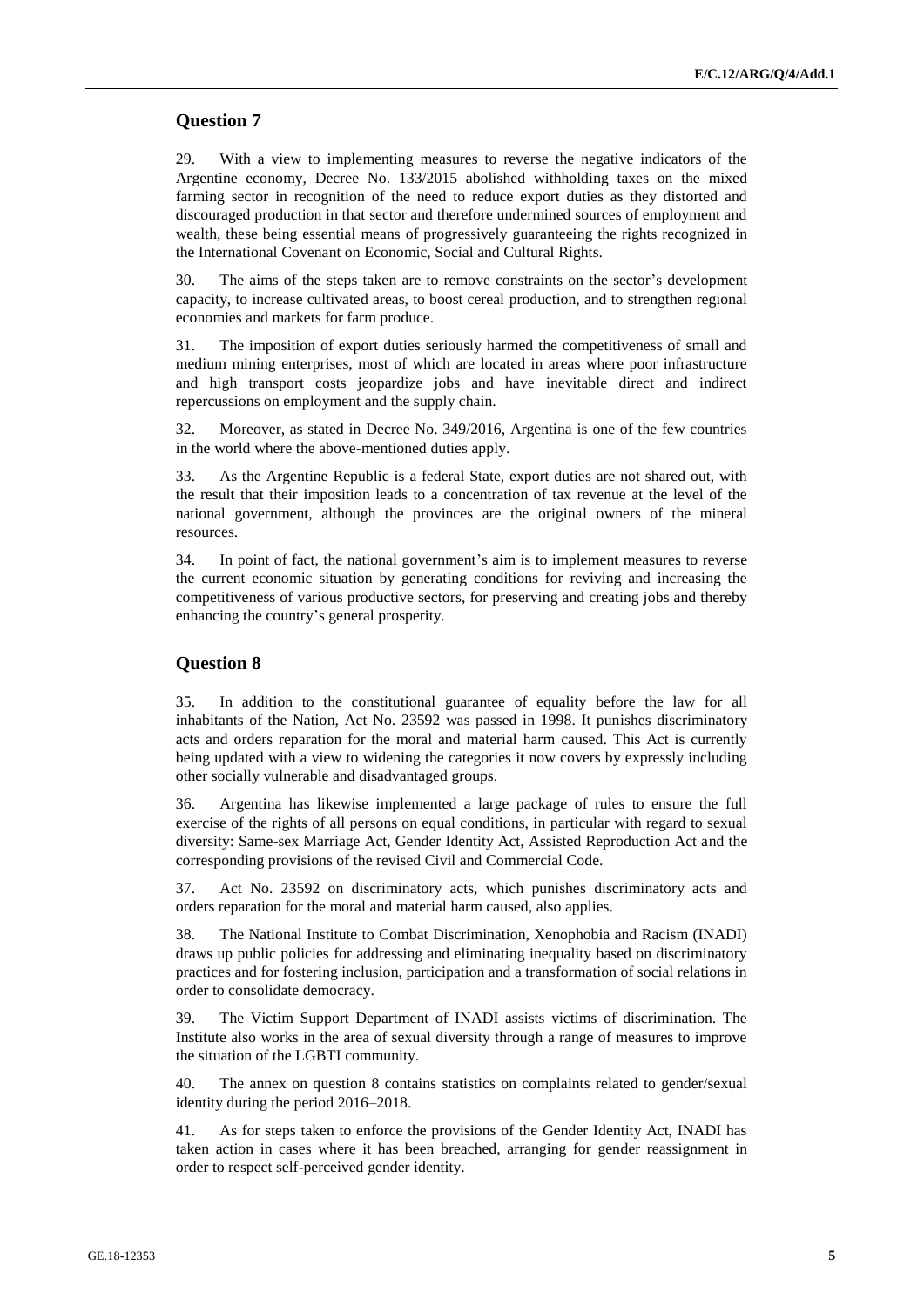42. The Ministry of Labour, Employment and Social Security has adjusted the administrative resources of its offices in accordance with the principles of the Gender Identity Act and is drawing up a protocol on gender identity transition processes for employees.

43. With reference to the employment quota for transpersons, the Ministry's Guideline on the Inclusive Employment of Transvestite, Transsexual and Transgender Persons has been drawn up and implemented. It extends training and employment insurance cover to persons whose gender identity does not coincide with the sex assigned to them at birth. The prime objective of this inclusive employment programme is to narrow the gap between legislative progress and the unequal opportunities of access to employment.

44. Act No. 14783 on an employment quota for transpersons has been enacted in Buenos Aires Province. While the offices of the provincial Ministry of Labour are in the process of adjusting their staff rules, 20 towns in the province have already followed suit and have their own gender quota by-laws.

45. Bills on employment quotas exist in a further 15 provinces of the country.

46. The Act on public policy to recognize the full exercise of citizenship by LGTBI persons has been approved in the Autonomous City of Buenos Aires.

47. With regard to the employment quota for persons with disability, the Ministry is running schemes to encourage the participation and inclusion of these persons in the labour market on equal conditions.

48. In 2016 a group of psychologists and occupational therapists was set up to study the subject of disability in the workplace in order to ascertain the needs of Ministry employees with disability who, on 31 December 2017, made up 4.61 per cent of the total staff complement.

49. Measures have been adopted to make it easier for these persons to join the permanent civil service staff, since under Act No. 22431 no less than 4 per cent of the total staff complement must comprise suitably qualified persons with disability and posts must be reserved for them.

50. To this end, a Search and Registration System for Applicants with Disability is being implemented in order to shortlist persons in the system, to which 29 organizations can accede by using a password.

51. As far as the filling of posts through internal recruitment is concerned, by December 2017, 550 posts had been reserved for persons with disability at various entry levels of the staffing table.

52. Action to prevent discrimination in the workplace is likewise taken by the Tripartite Commission for Equal Opportunities (CTIO), a forum for dialogue among actors on the labour market (government, workers' organizations and employers), which seeks to achieve agreements that promote equal opportunities at work.

# **Question 9**

53. Decree No. 70/2017 does not modify the thrust of migratory policy established in Act No. 25871, on migration, or the rights embodied therein.

54. Accordingly Argentina took note of recommendation 107.184 made in the third cycle of the universal periodic review.<sup>1</sup> The changes to migration law were justified by the severe difficulties encountered by Argentina in giving effect to expulsion orders against foreign nationals who were subject to statutory restrictions on their entry or permanent residence.

55. In fact, the special summary procedure for migrants for which provision is made in the new regulations respects migrants' human rights and international law on the matter. In

<sup>1</sup> See A/HRC/37/5/Add.1.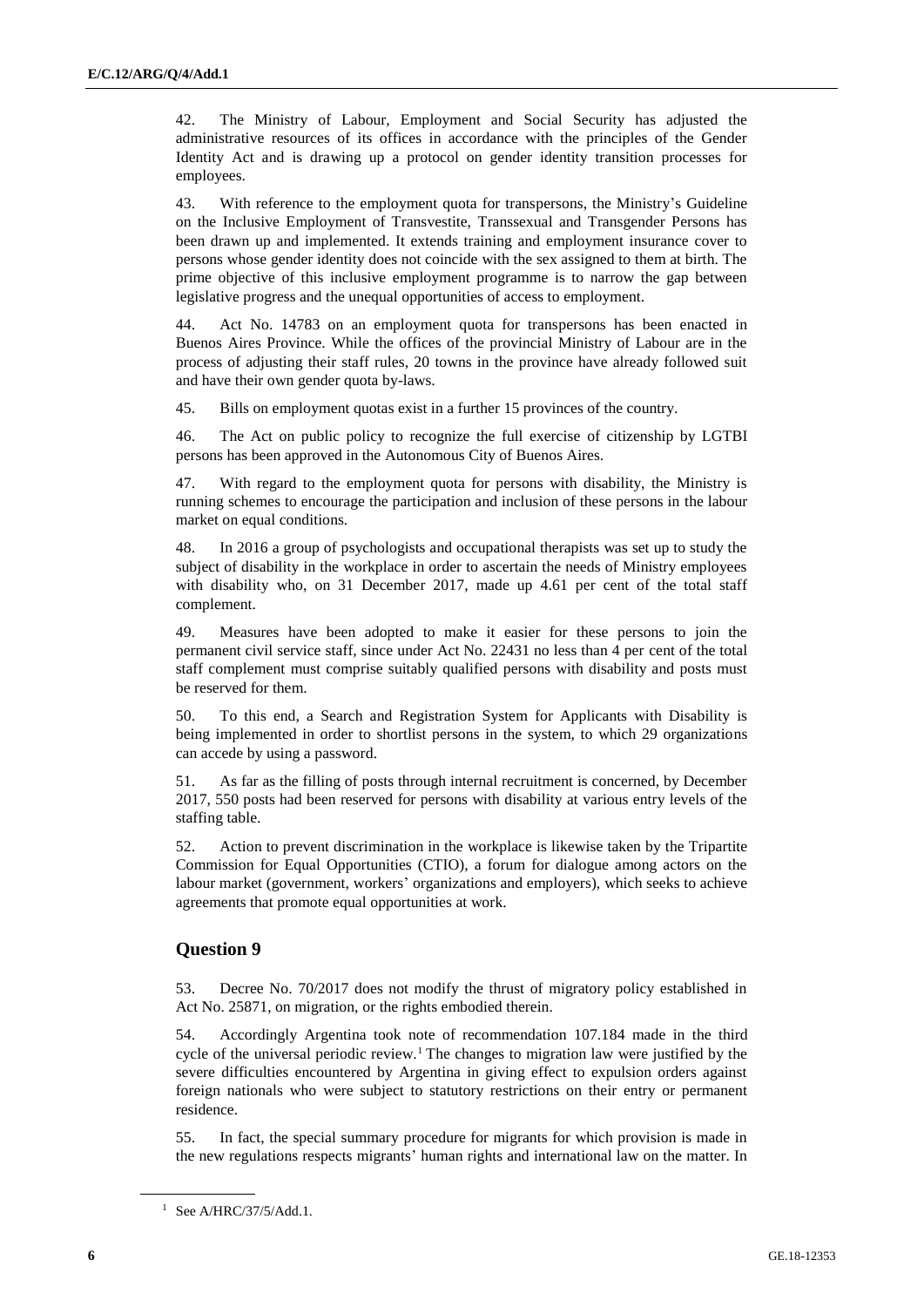particular, a person's right to be notified of the expulsion decision, their right to appeal against it (to both the administrative authorities and the courts) and their right to be heard by the competent authority, to be represented and to receive the assistance of an interpreter free of charge and consular assistance, are respected.

#### **Question 10**

56. In 2016 the Ministry of Labour, Employment and Social Security began to consolidate and restructure the More and Better Work for Youth Programme implemented in 2008, in order to improve the employability of vulnerable young people.

57. Between its inception and January 2018, more than 1.2 million young people in the 18 to 24 age group took part in the programme.

58. Since 2017, substantial investments in strategies for links with the private sector (youth employment fairs, regional meetings) have resulted in a considerable increase in the supply of internships in real working environments.

59. In fact, 39,000 internships led to more than 6,000 young people starting real jobs (registered employment), double the figures for 2015 and 2016.

60. In some places there are also collaborative digital workspaces enabling young people to acquire the IT skills which are essential for their career.

61. In 2018 there are plans to maintain and step up these investments, which prove their worth when this section of the population joins the labour force.

62. The National Youth Institute runs various schemes:

(a) *Casas del Futuro* (Youth clubs for the future) Programme: these are places where young people can acquire skills for their first job and develop a life project. Here the focus is on capacity-building through traditional and digital workshops tailored to the socio-productive environment and on cultural, sport and artistic activities and assistance from an interdisciplinary team of professionals. They are in operation in the Autonomous City of Buenos Aires and in the provinces of Buenos Aires, Mendoza and Rio Negro. In 2018, some 25,000 young people were enrolled in their activities;

(b) *Acá Estamos Microcréditos, de la Idea al Proyecto* (Microcredit — from concept to project): this is an action programme to promote young people's ventures. It ranges from capacity-building in productive activities and business skills to facilitating the granting of microcredit in tandem with other State-run services. In 2017, training was provided for 1,000 young people. It is estimated that this figure will rise to 5,000 young people in 2018;

(c) *Feria de Empleo y Capacitación* (Jobs and training fairs) Programme which seeks to equip socially vulnerable youngsters with the skills they need to find a job. It comprises various activities: job fairs, events to establish contact between young people and national and provincial businesses, personal counselling on entry to the labour market and training in a variety of trades. In 2017, some 28,000 young people attended the various job fairs. In 2018, 11 job fairs are scheduled with double the attendance.

#### **Question 11**

63. The Ministry of Labour, Employment and Social Security is implementing policies and action to eliminate inequalities between men and women in the world of work and to promote equal access to the labour market. The Directorate for Equal Opportunities between Men and Women in the World of Work is responsible for pursuing this work through the Tripartite Commission for Equal Opportunities.

64. The Tripartite Commission is a tripartite forum for social dialogue between representatives of the government, trade unions and businesses in an attempt to reach comprehensive agreement.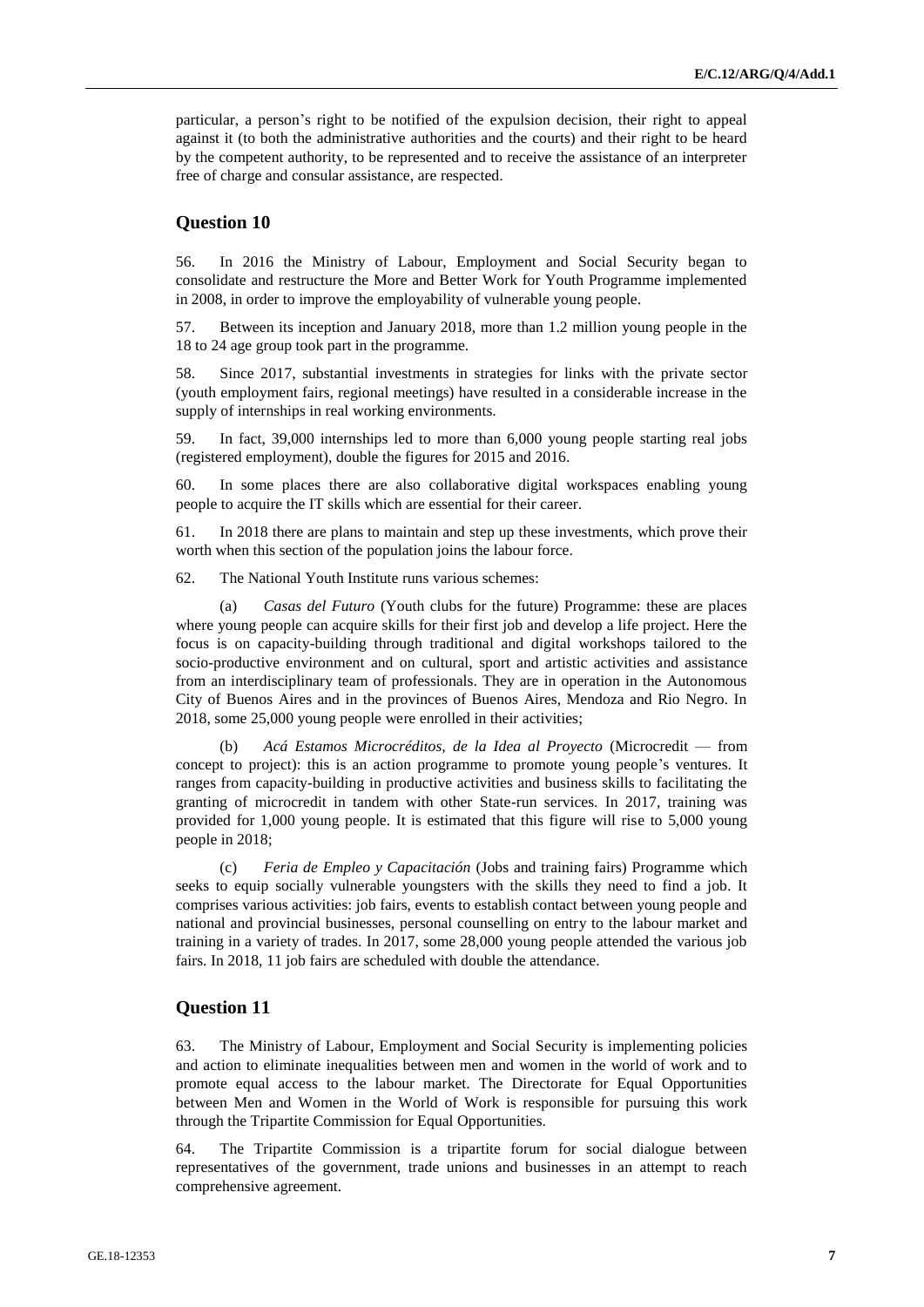65. Its purpose is to give the importance of women's access to economic and social rights a permanent place on the public and political agenda and to secure their equality with men in the workplace.

66. The New Trades for Women Programme, which was carried out between 2011 and 2013, offered three kinds of capacity-building: training of local gender trainers of both sexes, awareness-raising for technical motor mechanic instructors and workshops on new careers for women.

67. Based on this experiment, as from 2016 further work was done on promoting and implementing mechanisms to integrate well-qualified women in better paid, higher level sectors of the labour market.

68. The aim is to incorporate gender mainstreaming in vocational training schemes, to improve women's training and the conditions for their entry to the labour market, and to facilitate their access to employment by overcoming gender stereotypes.

69. In this way, training for and entry to trades which are greatly in demand, such as bricklayers, electricians, gas installers, plumbers, etc., is being facilitated for women by the imparting of non-traditional knowledge and skills.

## **Question 12**

70. Resolution No. 470/2016 set up the Special Coordination Unit for the Inspection of Irregular Employment within the Ministry of Labour, Employment and Social Security with the aim of analysing, investigating, assessing and inspecting unregistered labour in sectors where inspection is complicated, such as illegal subcontracting, employment fraud and/or social security fraud, in pursuance of Act No. 26940.

71. Since its implementation, two main lines of action have been pursued:

(a) Focus on activities with high rates of unregistered labour. Checks on registration levels of workers in the winegrowing sector under the Agreement on Trade Union Joint Responsibility in San Juan Province. In this case, direct and indirect checks revealed that some 70 per cent of labourers were unregistered during the grape harvest;

(b) Use of video surveillance equipment during labour inspections. In 2017, the Unit introduced new technological tools during labour inspections. It tested various kinds of equipment (drones, unmanned aerial vehicles and manual video cameras) and field technology. It upgraded planning and inspection procedures, trained staff and drafted a handbook on video inspection procedures;

(c) The use of this new technology is a big step forward in labour inspection reconnaissance, is a crucial means of locating businesses requiring inspection and helps to detect the unregistered labour of child and adolescent labour, health and safety conditions, forced labour and trafficking in persons for the purposes of labour exploitation;

(d) Similarly, its use in businesses covering large areas, or which are difficult to reach, facilitates inspection and makes it possible to survey the surroundings, provide their georeferenced location, collect images and calculate distances, limits and surface areas;

(e) Improved homing in on potential targets for inspection through the application of indicators of prima facie underdeclaration of workers, the comparison of complementary databases kept by various public authorities and closer coordination among institutions through cooperation between various public bodies.

#### **Question 13**

72. The main objective of the National Plan for the Regularization of Employment is to incorporate all workers into the social security system, thus ensuring that they can enjoy the rights to which they are entitled by law under conditions of freedom, equality, security and dignity. To that end the Ministry of Labour, Employment and Social Security has launched verification campaigns around the country.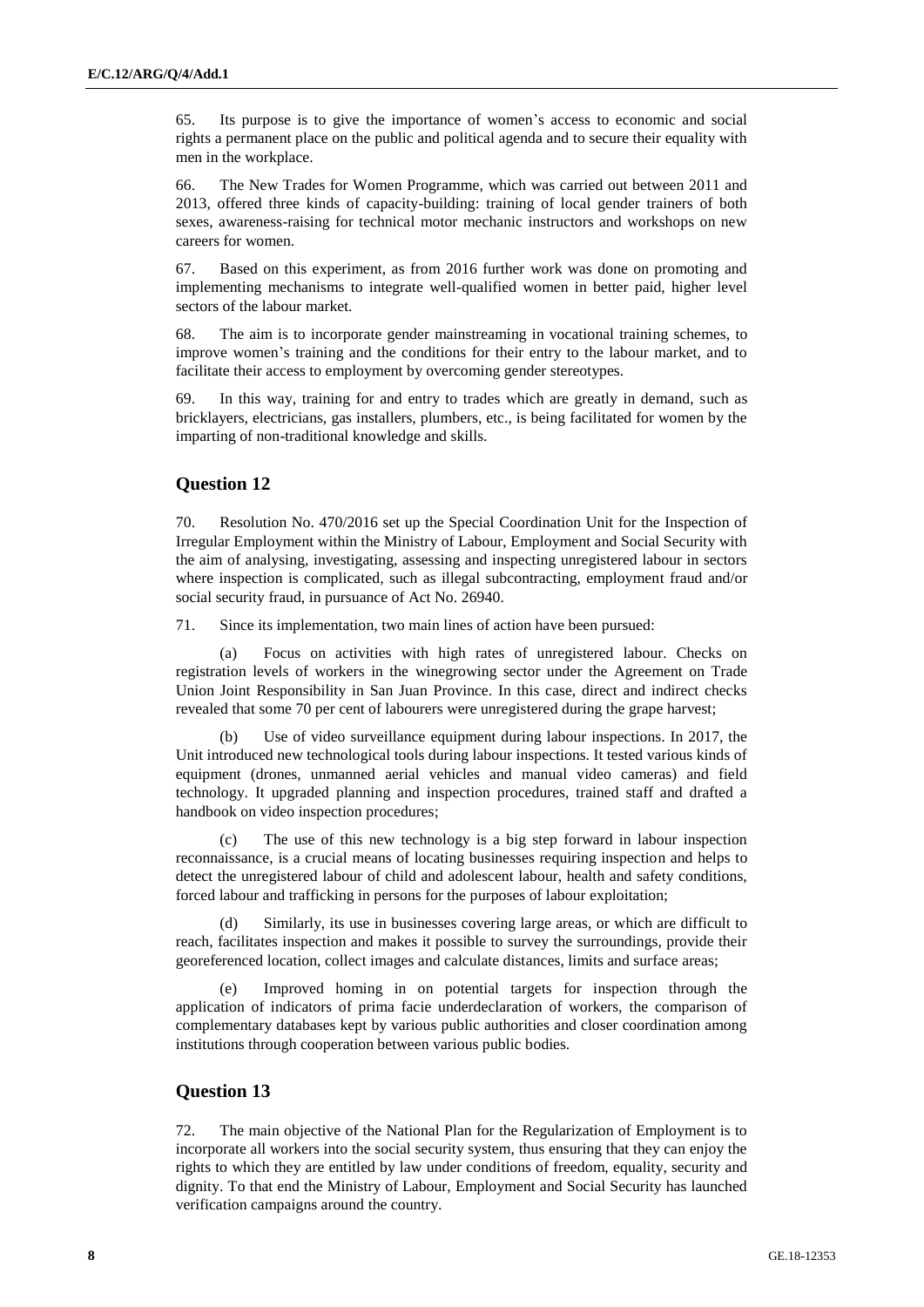73. The Plan is complemented by a publicity and social awareness campaign whereby employees and workers are given material explaining current rules and procedures. This helps ensure compliance with labour law obligations, encourages greater commitment by the persons concerned and places everyone in a position to assume their responsibility.

74. Indicators showing the results obtained in terms of social security and employment registration under the National Plan for the Regularization of Employment 2005–2018 are attached in the annex on question 13.

75. With regard to incentives for companies, Act No. 26940 establishes a permanent scheme for employers of up to five workers, known as microemployers, who enjoy special benefits in the form of a 50 per cent reduction in employer contributions other than social security and occupational risk contributions.

76. During the first year, a 100 per cent reduction in contributions applies for each worker on the payroll, up to a maximum of seven. A reduction of 75 per cent applies in the second year.

77. The benefits also cover half-day workers, for whom the employer must pay 75 per cent of the contributions.

#### **Question 14**

78. First of all, it should be noted that the Argentine State does not take reprisals; its actions fall within the framework of the rule of law and the full exercise of constitutional powers.

79. Protests and trade union activities take place without restriction and are subject to full guarantees. Whenever citizens or trade unions have decided to engage in peaceful protest, they have never been impeded — whether before, during or after — from exercising their right to do so.

80. With regard to the registration of trade unions, the State keeps a close eye on unions' applications for registration and legal capacity, which must comply with a range of regulatory requirements and therefore entail the constant active involvement of those concerned.

81. Irregularities in the applications have occasionally come to light, as well as failures to meet the requirements and other errors, such as the registration of persons who do not work in the relevant sector or a lack of correlation and consistency between the payroll data submitted and the information contained in the social security computer systems. Other issues that are often found include formal defects in the supporting documents, such as addresses that are non-existent or out of date.

82. In these cases, the trade union is notified so that it can comply with the legal requirements.

83. Such oversight in no way constitutes interference in the trade union's activities; rather, it is part of administrative oversight to guarantee the freedom and democracy of trade unions as expressly recognized in the Constitution.

#### **Question 15**

84. Act No. 27160 of 2015 states that family allowances as provided for by Act No. 24714, with the exception of the maternity allowance, are adjustable.

85. Act No. 27431 of 2018 establishes that the adjustment rate shall be calculated by applying the adjustment to the family allowance and the updated income range of the family members included in the assessment. It also states that the adjustment rate may not decrease the allowance under any circumstances.

86. The adjustment is applied on a quarterly basis in March, June, September and December, with 70 per cent calculated on the basis of variations in the general consumer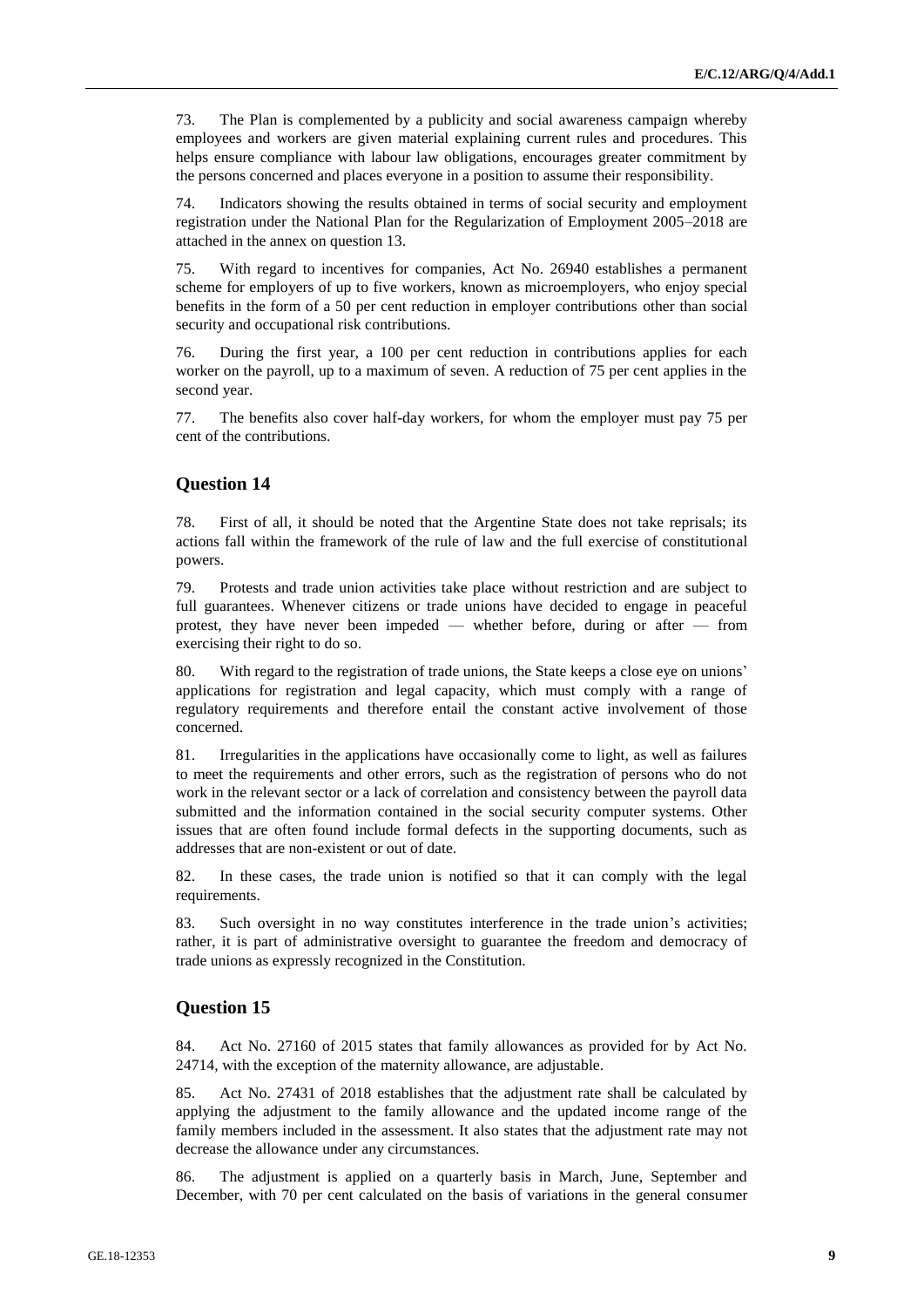price index published by the National Institute of Statistics and Censuses and 30 per cent based on the rate of variation in the average taxable remuneration of permanent workers. The adjustment for March 2018 was 5.71 per cent.

87. The maximum income provided for in article 3 of Act No. 24714 is adjusted according to the variation in taxable income and/or tax deductions for family responsibilities.

88. As regards the Universal Child Allowance, coverage was extended to taxpayers under the simplified tax regime (*monotributistas*) in March 2016, meaning that approximately 350,000 children were covered by the programme.

89. The Universal Child Allowance retains the same eligibility criteria in terms of health and education conditions (health checks, immunization and completion of the relevant level of schooling) as when it was introduced.

90. Currently, 9,192,011 children are in receipt of allowances from the National Social Security Administration. Of those, 3,988,558 receive the Universal Child Allowance.

91. As of April 2018, the child allowance of wage earners and the Universal Child Allowance were as follows:

| Income bracket of the family unit (in pesos) | Amount (in pesos) |
|----------------------------------------------|-------------------|
| 200-23 173                                   | 1493              |
| 23 173.01 - 33 988                           | 1 0 0 5           |
| 33 988.01 - 39 240                           | 605               |
| 39 240.01 - 94 786                           | 310               |
| Universal Child Allowance                    | 1493              |

92. Both benefit schemes offer additional payments to persons who live in disadvantaged areas and/or have children with disabilities.

#### **Question 16**

93. Children with disabilities have the right to a lifelong allowance which is greater than the allowances mentioned above.

94. As of April 2018, the child disability allowance of wage earners was as follows:

| Income bracket of the family unit (in pesos)                | Amount per child with disabilities (in pesos) |
|-------------------------------------------------------------|-----------------------------------------------|
| $0 - 23173$                                                 | 4 8 6 9                                       |
| 23 173.01 - 33 988                                          | 3442                                          |
| 33 988.01 and over                                          | 2 1 7 1                                       |
| Universal Child Allowance for children with<br>disabilities | 4869                                          |

95. Both benefit schemes offer additional payments to persons living in disadvantaged areas.

96. To apply for the allowance, adults with children with disabilities must present their single disability certificate.

97. Act No. 27260, passed in 2016, introduced a non-contributory subsystem into the family allowances regime that applies to beneficiaries of the Argentine Integrated Social Security System, the non-contributory pension scheme for invalidity and the Universal Pension for Older Persons. The subsystem will be financed with resources from the social security scheme.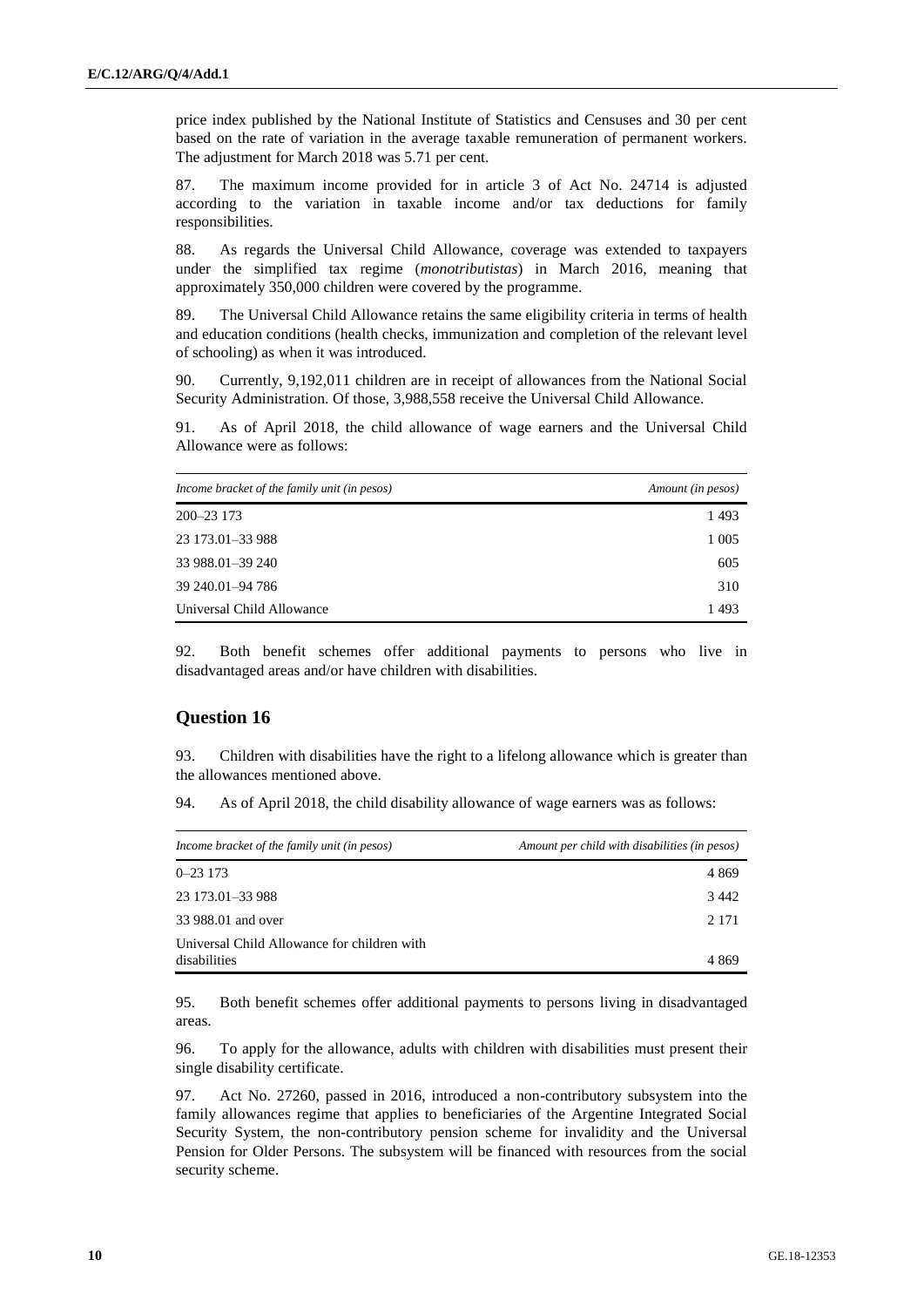98. Family allowances under the subsystem above are guaranteed through financing schemes established by Act No. 24241. The eligibility criteria and application procedures for the allowances are established under Act No. 24714.

#### **Question 17**

99. The Federal Social Rate and cash transfer programmes protect the living conditions of vulnerable persons. Although the time periods are different — which means the comparison is only provisional — on aggregate, according to the National Institute of Statistics and Censuses, the population below the poverty line in the first half of 2017 was 28.6 per cent and fell to 25.7 per cent in the second half.

100. The Federal Social Rate is available to persons in vulnerable situations, such as retirees, pensioners, wage earners and taxpayers under the simplified tax regime whose income is less than twice the adjustable minimum living wage, persons under the simplified social tax regime, persons employed by private households and those in receipt of unemployment benefit or benefits from other social programmes.

101. More than 3 million individuals meet the criteria to receive electricity at the social rate. Beneficiaries of the electricity social rate are granted a 100 per cent subsidy on a base consumption of 150 kWh per month and are entitled to a 50 per cent reduction in the cost of any excess consumption.

102. More than 1.5 million people are eligible for the special natural gas rate. The base consumption, which varies according to the supplier, is fully subsidized, and beneficiaries receive 25 per cent of the cost of any excess consumption. Homes that are not connected to the gas network have access to the "Hogar" (Home) programme, which pays subsidies of around 75 per cent of the reference price of a 10 kg cylinder of gas via bank transfer.

103. In December 2017, 2.7 million people benefited from the programme.

104. In addition to expanding family allowances for taxpayers under the simplified tax regime, inconsistencies with other social programmes were removed. Further initiatives taken include:

(a) The Historical Reparation Programme for Retirees, which updated payments depending on the social security contribution history;

(b) Universal Pension for Older Persons, for those who were unable to make contributions;

(c) Complementary Social Wage Transition Programme, which grants, under the Social Emergency Act, an additional monthly entitlement of 4,000 pesos to persons who are already covered by other programmes or who work in the grass-roots economy.

105. The policies mentioned above complement existing programmes, including the "Hacemos Futuro" (Creating Futures) and the "Jóvenes con Más y Mejor Trabajo" (Young People with More and Better Work) programmes.

#### **Questions 18 and 19**

106. In March 2018, the Ministry of the Interior, Public Works and Housing was restructured and the Secretariat for Urban Infrastructure was placed in charge of policies covering the design, financing, oversight and implementation of comprehensive urban planning projects to completely reshape well-balanced, inclusive and sustainable towns and cities.

107. The National Housing Plan, whose main objectives are to prevent forced evictions and to ensure universal access to housing, is implemented through externally funded programmes that incorporate social and environmental safeguards into the operating manuals.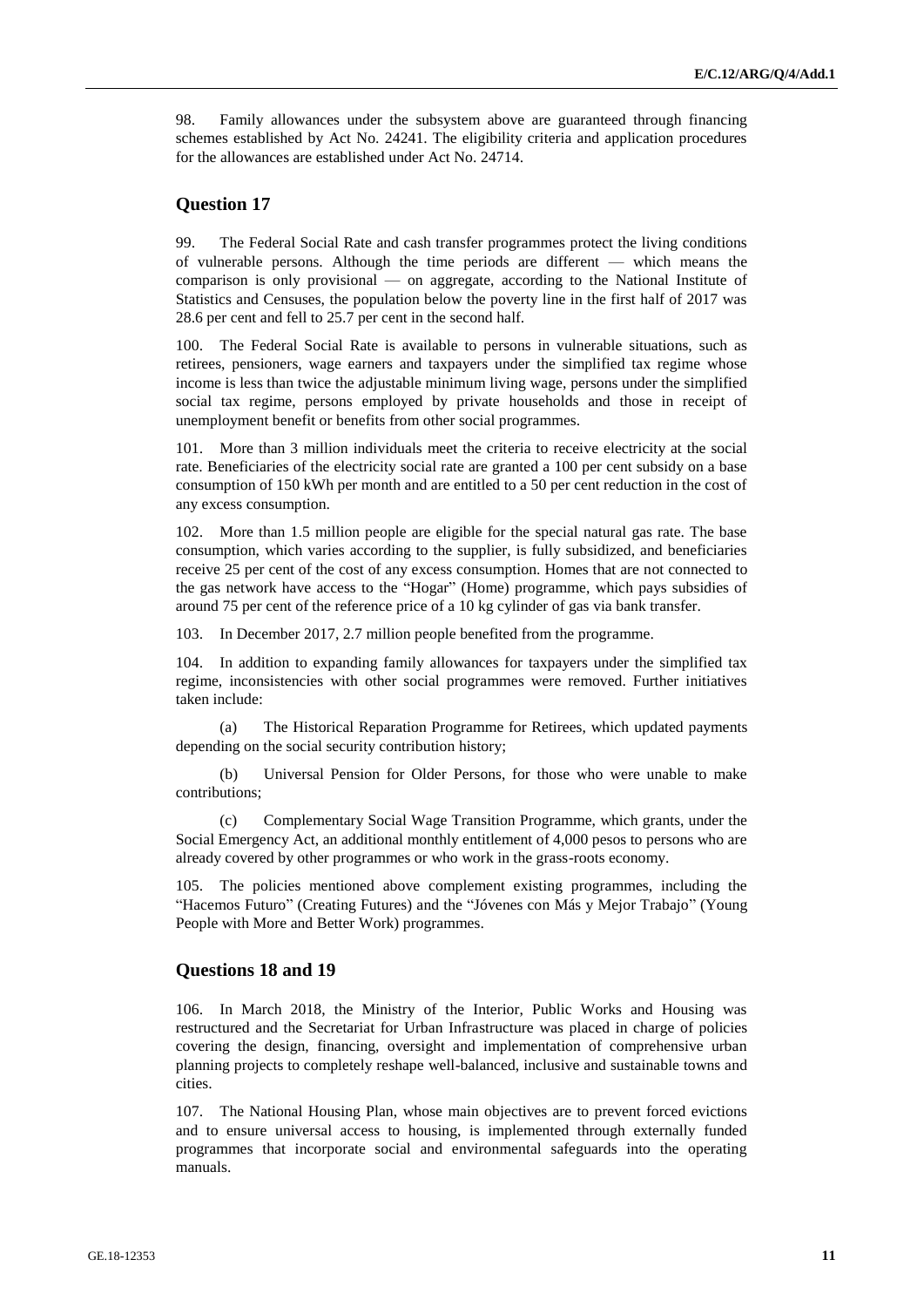108. Relocations are considered only as a last resort in case of an environmental risk. They are carried out with the consent of the local residents in order to transfer them to a better location to avoid forced eviction.

109. Broadly speaking, the Secretariat channels funds into drinking water, sanitation, drainage and urban development and housing projects, as well as urban infrastructure in general.

110. It also seeks to carry out projects that can link into the priorities of other government sectors that explicitly request it for a specific territory, and that have funds set aside for such development. This approach aims to enhance the relationship between projects and developments, thereby improving the quality and impact of public investment.

111. The emphasis in government investment is on regional development and in particular on improving urban infrastructure, which contributes to residents' well-being.

112. The key criteria for financing projects include: (i) geographical type (by province, municipality or commune) on a basis of equity and solidarity, and prioritizing developmental equivalence; (ii) towns with fewer than 10,000 inhabitants; (iii) an urbanization index yielding a ranking of all municipalities in the country based on their overall level of urbanization, comprising a total of 11 indicators distributed as follows: urban infrastructure, 25 per cent; employment, 25 per cent; housing, 20 per cent; education, 15 per cent; and health, 15 per cent. These indicators made it possible to identify 900 vulnerable towns, namely the ones with the lowest index of urbanization.

#### **Question 20**

113. A range of measures were adopted in response to the significant number of socially vulnerable children and adolescents.

114. First, the Ministry of Social Development expanded the transfer programmes, implemented a national plan and put in place various other programmes targeting children in vulnerable situations.

115. The National Early Childhood Plan was launched to feed, care for and occupy children aged between 45 days and 4 years while their parents work or study. Under the Plan, more than 1,150 early childhood facilities across the country were opened or expanded in 2017.

116. Data from the National Institute of Statistics and Censuses<sup>2</sup> has shown a rise in kindergarten attendance among 3-year-olds, from 42.9 per cent in 2016 to 54.4 per cent in 2017.

117. The policy on children has a positive impact in terms of ensuring equal opportunities for mothers when accessing employment and education.

118. Another specific initiative is the Early Years Programme, which forms part of the National Early Childhood Plan. Its goal is to enhance child-rearing skills among vulnerable families with children aged 0 to 4 years by providing training to provincial and local institutions, and community networks. In 2017, the Programme reached 30,940 families in 88 localities across 19 provinces.

119. Furthermore, the National Food Security Plan currently being implemented aims to meet the nutritional needs of children up to the age of 14, pregnant women, persons with disabilities and older persons over 70 living in unfavourable socioeconomic conditions.

- 120. Its main initiatives include:
	- (a) A centralized food card (222,000 beneficiaries);
	- (b) A federal food card (1 million beneficiaries);
	- (c) Reinforcement for school meals services (18,000 beneficiary schools);

<sup>2</sup> Permanent household survey.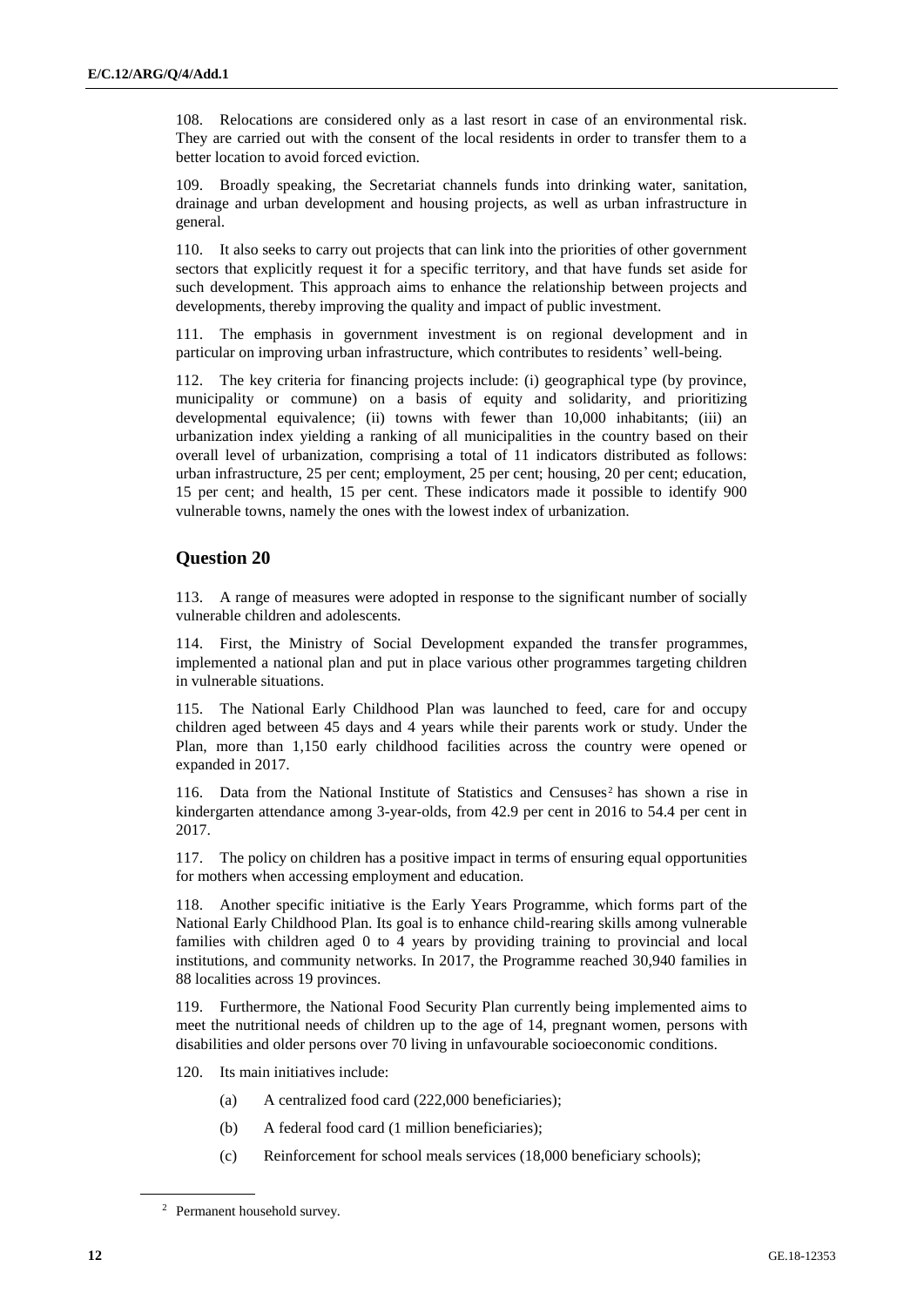(d) Community canteens (1,200 assisted community canteens).

121. Furthermore, the National Social Protection Plan provides socioeconomic support, assistance, monitoring and advancement services to families with children aged between 0 and 4 living in poverty. In 2017, 5,200 families received assistance.

122. Second, the Sumar programme of the Ministry of Health covers mothers and children aged 6 to 19. The programme sends a capitation grant to the provinces, 60 per cent of it based on the number of persons registered for basic effective coverage and 40 per cent going towards specific health-care targets. Current coverage is 15 million people.<sup>3</sup>

Information has already been provided on the changes made by National Social Security Administration to the allowance adjustment formula in order to maintain the purchasing power.

124. Other measures with the same aim include the elimination of inconsistencies between the Universal Child Allowance, the Pregnancy Allowance for Social Protection and other social programmes and benefits; the system of VAT refunds for retirees and pensioners whose pensions do not exceed the minimum; and National Social Security Administration entitlements (universal child and pregnancy allowances) for food purchases paid for using a debit card.

125. The purpose of the Pregnancy Allowance for Social Protection requirements is to have the mother and fetus undergo medical and health checks, to reduce maternal mortality and to meet objectives in terms of providing medical care and coverage to the most socially vulnerable pregnant women.

#### **Question 21**

126. "Territory" is a core aspect of the world view of indigenous peoples, since it is a key component of the development of their culture, identity and way of life.

127. The Indigenous Community Land Survey Programme of the National Institute of Indigenous Affairs was launched under Act No. 26160, which suspended evictions from lands traditionally occupied by indigenous communities and provided for the technical, legal and cadastral surveying of occupied lands. The Act was renewed in 2013 and again in 2017 to extend the suspension period until November 2021, given that there are indigenous communities that have yet to be surveyed.

128. The Institute made completing the surveys a priority, as set out in the chapter on indigenous peoples of the National Human Rights Plan 2017–2020.

129. The areas of work of the Ministry of the Environment and Sustainable Development comprise specific projects that involve working on the ground with various stakeholders to implement best practices in terms of sustainable land management.

130. The project for the sustainable management of land in the dry regions of the northwest of Argentina (United Nations Development Programme (UNDP) ARG/14/G55) will run until the end of 2019. It seeks to maintain and improve the flow of agroecosystem services in order to sustain the communities' way of life and reduce pressure on natural resources from land use. The project addresses the issue of land degradation and the loss of ecosystem functions in the region of Cuyo and the north-west of Argentina (Jujuy, Salta, Catamarca, La Rioja, Tucumán, San Juan, Mendoza and San Luis). In particular, work is being done with small producers in local communities and with provincial organizations and institutions to prevent, mitigate and adapt to land degradation.

131. The issue of pesticide use has been the subject of numerous studies, the majority of which were conducted with State funding.

132. Several research papers on the topic have been included in the annex to question 21.

<sup>3</sup> Data as of January 2018.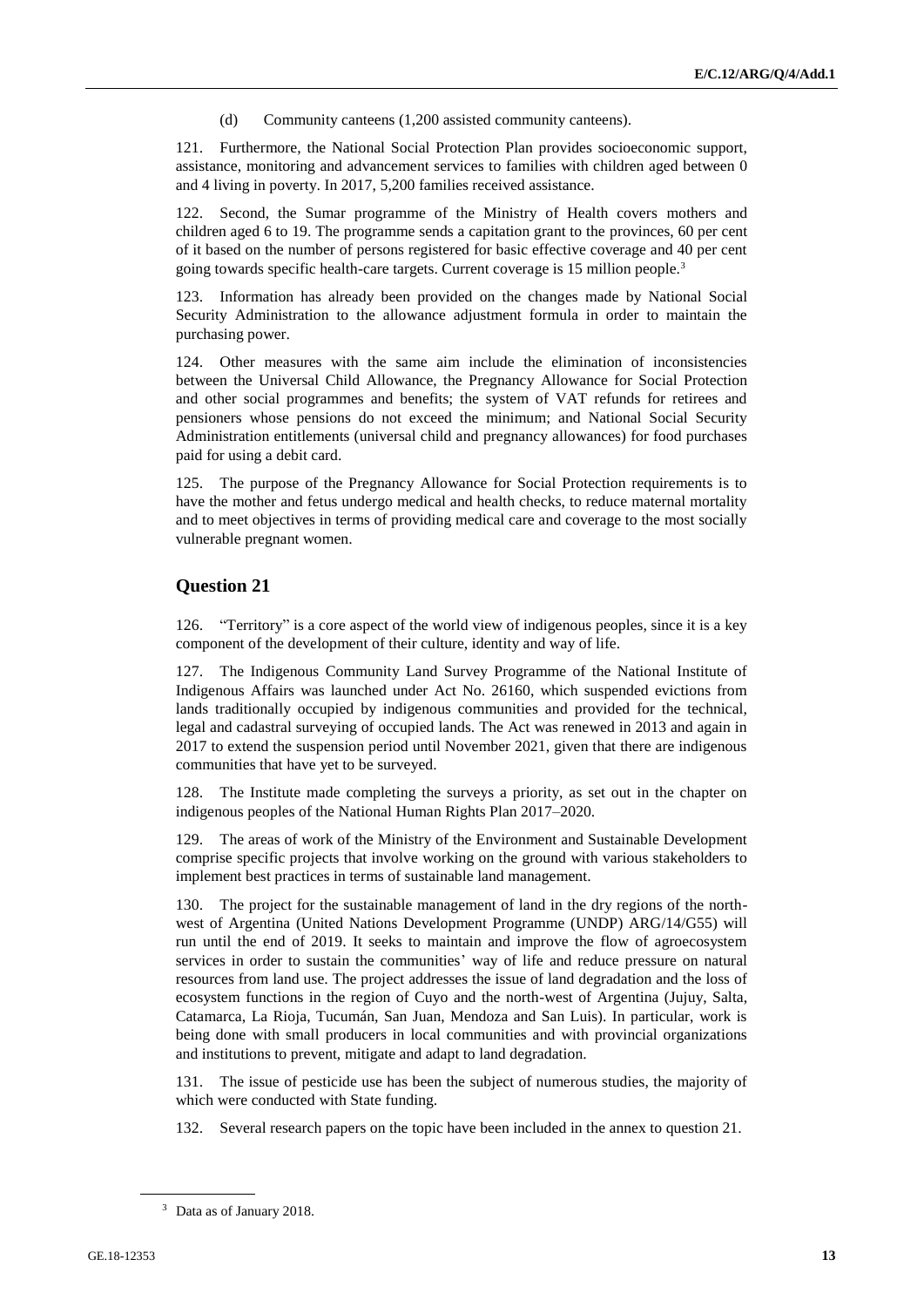133. It is worth noting, however, that the State has affirmed that an alleged rise in protests from civil society organizations does not constitute an increasing body of scientific evidence on the health impact of agrochemicals.

134. In addition, the National Service for Agrifood Quality and Safety is implementing a plan to take annual samples to identify pollutants spread across the country in the course of the year. The results show the impact of control measures put in place by specific programmes, which suggests that the use of agrochemicals is a good agricultural practice that does not pose a risk to consumers.

135. Moreover, Argentina regulates activities related to genetically modified organisms for agricultural use. The National Advisory Commission on Agricultural Biotechnology is made up of representatives from the public and private sector and from the Biotechnology Directorate of the Ministry of Agro-industry. It considers applications to conduct activities relating to genetically modified organisms and assesses the potential risks of introducing transgenic crops into agricultural ecosystems based on scientific and technical information as well as qualitative data on biosecurity.

136. Lastly, it is worth clarifying that the production and sale of seeds and products derived from transgenic soya was first authorized in Argentina in 1996 under resolution No. 167 of the Secretariat for Agriculture, Livestock and Fisheries.

#### **Question 22**

137. All fossil fuel exploration and production, conventional or not, is subject to national and provincial regulation.

138. Since the adoption of Act No. 26197, the provinces have administered their own oil and gas fields — with regard to environmental impact assessments and public consultations prior to development projects, for example — exercising control over and oversight of permits and concessions and enforcing legal and/or contractual obligations.

139. The provinces producing oil and gas have drafted regulations specific to that business. Neuquén, for instance, has a law (Act No. 2600, on environmental certification, and implementing Decree No. 1905/2009) on environmental impact assessments, as does Chubut (Act No. 5439, or the Environmental Code, and implementing Decree No. 185/2009). Environmental impact assessments and statements require citizen participation in the form of public hearings. Other provinces that produce oil and gas have adopted similar regulations.

140. Other regulations applicable to oil and gas exploration and production in Neuquén, conventional or not, include:

Act No. 1875, the Environment Act. Annex  $VII$  — Rules and procedures governing environmental protection during hydrocarbon exploration and production;

(b) Act No. 899, the Water Code;

(c) Act No. 2566, on drilling concessionaires, dry location systems, management of solid waste, treatment of mud and cuttings in appropriate installations, and environmental impact studies;

(d) Order No. 29/2012, on approval of procedural standards for enhanced oil recovery and injection wells and disposal wells of all types.

141. There are also national laws — Act No. 24051, on Hazardous Waste, Act No. 25675, on the National Environmental Policy and Act No. 25688, on Minimum Budgets for Water Resource Management.

142. Studies conducted by the Directorate General for the Environment of the European Commission show that the risk of contamination of groundwater potentially used as drinking water during well construction is low or insignificant.<sup>4</sup> Casing, cementing and

<sup>4</sup> AEA/ED57281, issue No. 17.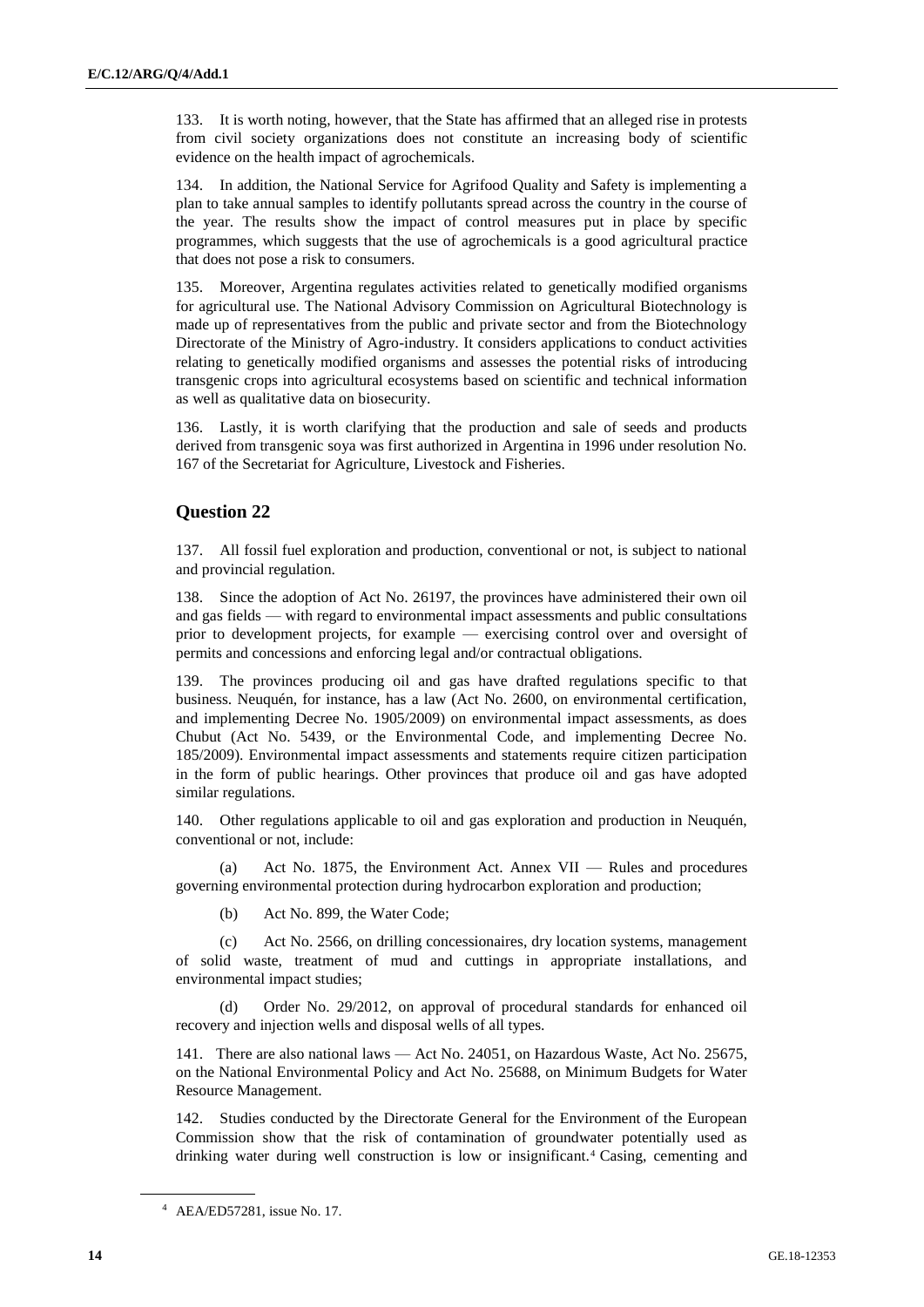other mechanical isolation mechanisms protect aquifers during drilling, fracturing and production. Wells are designed and constructed in such a way as to prevent fluids from being carried or migrating between subsurface strata. There are specific technical guidelines issued by internationally recognized agencies on the steps that must be taken to design and monitor the integrity of the wells used in hydraulic fracturing operations.

143. The likelihood of fluid (water with additives, gas and/or petroleum) reaching drinking water through fractures "is remote where there is a large depth separation between drinking water sources and the producing zone", as is the case in Argentina.<sup>5</sup>

144. In technical documentation, a large depth separation is defined as starting at 600 metres, a distance that is amply exceeded in Neuquén, where the water table is estimated to be at 300 metres below the well head, while the producing zone (the Vaca Muerta Formation) is between 2,500 and 3,000 metres below the well head, and the length of the fracture is an estimated 100 metres. The underground geology also features highly impermeable strata that naturally insulate the aquifers, preventing the movement of fluids.

145. In addition, Neuquén Decree No. 1483/12 prohibits using groundwater suitable for the supply of population centres or for irrigation in the drilling and completion of unconventional wells. Under the Decree, companies are also required to submit an affidavit indicating the estimated volume and source of water to be used in well drilling and completion and to treat flowback in accordance with the discharge parameters established in provincial Act No. 899. The Decree also prohibits the discharge of flowback into bodies of surface water and requires other steps to prevent potential negative effects.

#### **Question 23**

146. As part of the comprehensive strategy of the National Chagas Disease Programme, various actors in the health sector take steps to prevent Chagas disease and control its spread. There are three levels of prevention: prevention of the disease (primary prevention), diagnosis and specific treatment (secondary prevention) and rehabilitation (tertiary prevention).

147. A project to reduce Chagas-related mortality and morbidity by eliminating vectorborne transmission of the disease and controlling or eliminating the non-vector-borne spread of Trypanosoma cruzi was launched in 2014. The project involved action in 10 provinces in areas where the risk of Chagas disease is high to moderate (Catamarca, Chaco, Córdoba, Corrientes, Formosa, Mendoza, Salta, Santiago del Estero, San Juan and Tucumán)

148. Two hundred and fifty-eight people were hired for vector control and other preventive tasks, including entomological assessments and chemical treatment of dwellings in rural and peri-urban areas where the disease is endemic, checks of pregnant women and etiologic treatment of persons in the acute phase of the disease, children, young people under the age of 19 and women of childbearing age.

149. In 2017, 325,114 dwellings in the endemic area of the country were assessed; the vector was found in 8,964 (2.76 per cent) of them and 44,498 were sprayed with pyrethroid insecticides. In the provinces characterized by a moderate to high risk of vector-borne transmission, the household infestation rate was 7.14 per cent.

150. Vector monitoring activities were carried out in 82 of the country's 165 mediumand high-risk departments and in 61 of its 117 low-risk departments. Only 1 out of 36 suspected cases turned out to be acute, vector-borne Chagas disease.

151. Throughout the country, 299,764 pregnant women were tested for Chagas disease; the prevalence of the disease in that population was found to be 2.06 per cent. In addition, 2,109 newborns exposed to congenital Chagas disease were tested, and 4.4 per cent were found to have the infection.

<sup>5</sup> Secretary of Energy Advisory Board, report to the Department of Energy (2011, p. 19).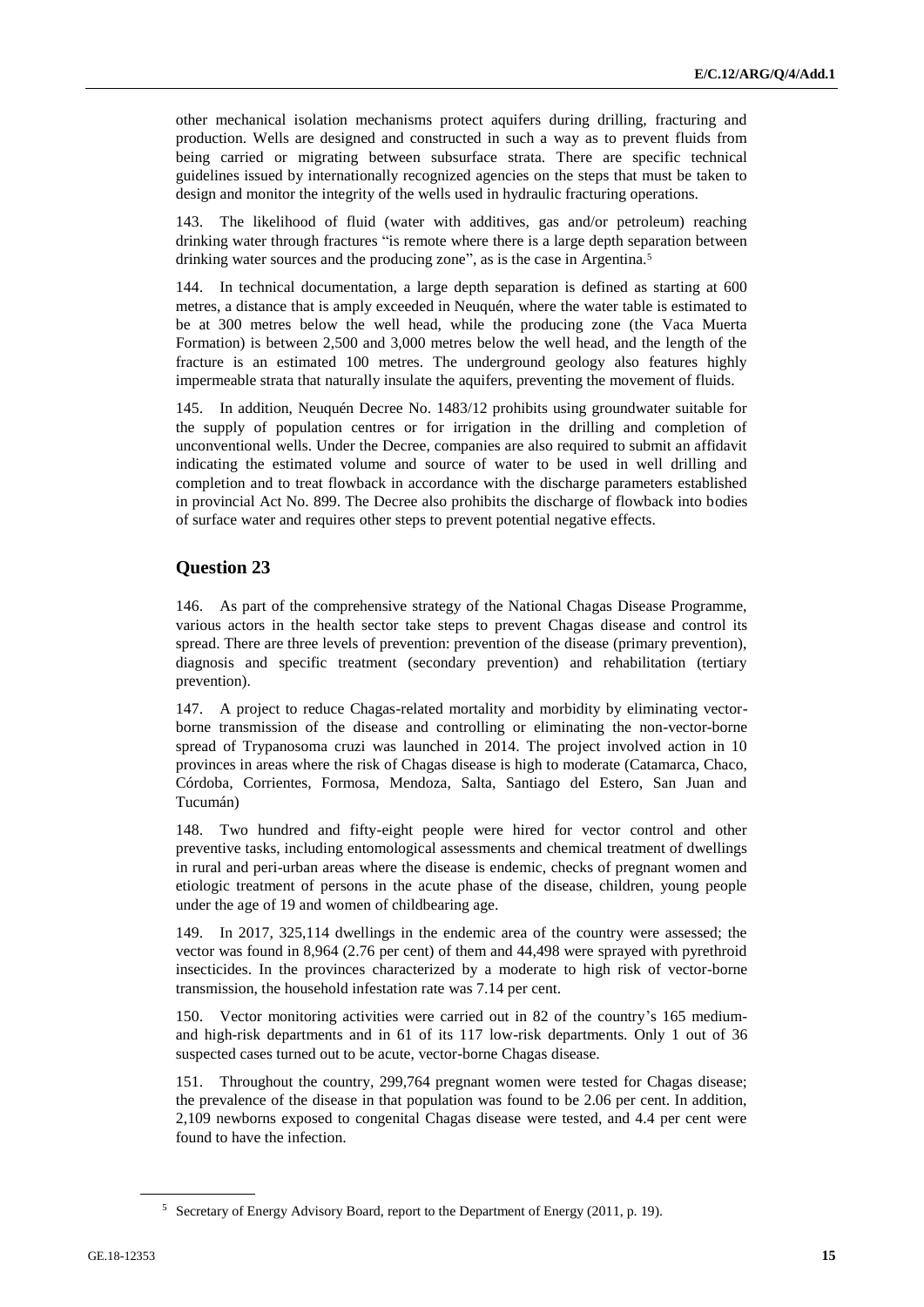152. On-demand testing was carried out on 129,803 persons, of whom 7.2 per cent tested positive.

153. Population studies involved 69,635 persons, of whom 3,789 (5.4 per cent) tested positive.

154. As part of the National Blood Plan, all blood donors (612,746) are checked. Seroprevalence in the public sector fell from 4.4 per cent in 2000 to 1.49 per cent in 2015, with a range of 15.65 to 0.52 per cent.

#### **Question 24**

155. Article 8 of Act No. 26862 is categorical in asserting that the public health sector, social welfare institutions, providers of prepaid health plans and, regardless of the legal form they take, all entities providing medical care to their subscribers must cover the techniques referred to by the World Health Organization as forms of medically assisted reproduction.

156. Article 8 defines the scope of those techniques and states that the Ministry of Health may not introduce restrictions or limitations that would exclude users of the techniques for their sexual orientation or marital status.

157. The National Programme for Medically Assisted Reproduction, whose objectives include identifying the measures needed to ensure equal access to the practices regulated by Act No. 26862, was established by resolution No. 2190-E/2016 of the Ministry of Health.

158. There is also a supervisory body, the Office of the Superintendent of Health Services, which handles complaints regarding non-compliance in respect of medical coverage and through which proceedings for such non-compliance are conducted.

159. The Office's unit for user support and services has not received any complaints of failure to provide coverage under Act No. 26682 on grounds of marital status or sexual orientation.

#### **Question 25**

160. The Ministry of Health channels its efforts in this respect through the National Tobacco Control Programme, the National Programme to Combat Physical Inactivity and the National Programme for a Healthy Diet and the Prevention of Obesity.

161. The measures taken as part of those programmes are described in the annex to question 25.

162. With regard to tobacco use, in addition to the measures mentioned in the annex, the Ministry of Health, as part of the National Commission for the Prevention and Control of Tobacco Use, is working with other levels of the executive and legislative branches to promote the ratification of the World Health Organization Framework Convention on Tobacco Control.

163. The Commission is a multisectoral body coordinated by the Ministry of Health. It is made up of civil society organizations, academic organizations, State agencies and international institutions such as the Pan American Health Organization.

#### **Question 26**

164. In 2016, 245 women died while pregnant or within 42 days of the end of their pregnancy from causes related to or worsened by pregnancy. In the same year, there were 728,035 live births, for a maternal mortality rate of 3.4 per 10,000 live births.

165. An analysis of maternal mortality over the past 10 years shows that the absolute number of maternal deaths, like the maternal mortality rate, has fluctuated around a similar figure, except in 2009, when the rate reached a high (5.5 per 10,000 live births) as a result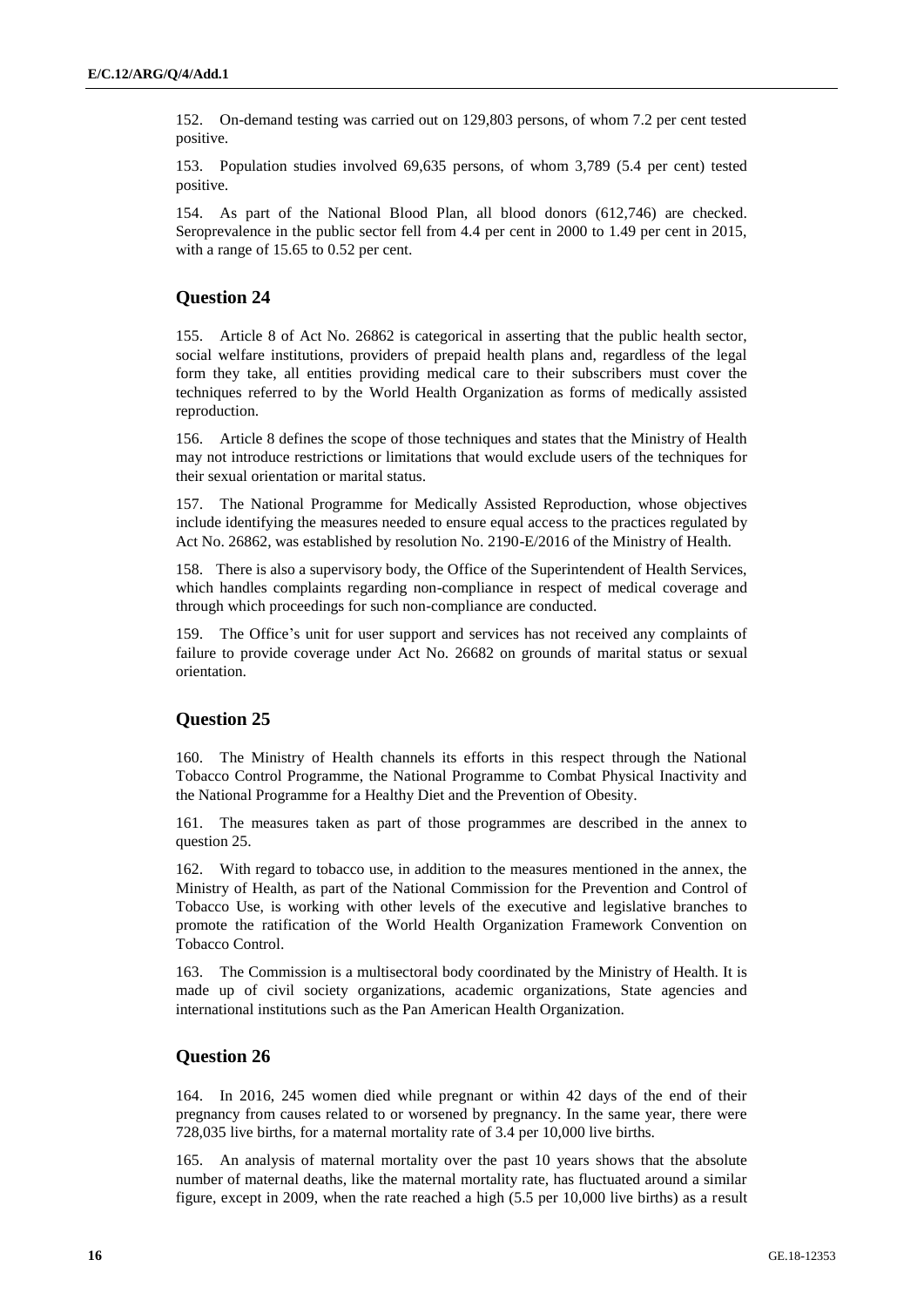of the indirect impact of influenza A (H1N1). The rate then fell until 2013, rising again in 2014 before falling once more in 2016.

| Year              | Maternal deaths | Live births | Maternal mortality rate (per<br>$10,000$ live births) |
|-------------------|-----------------|-------------|-------------------------------------------------------|
| 2007              | 306             | 700 792     | 4.4                                                   |
| 2008              | 296             | 746 460     | 4.0                                                   |
| 2009              | 410             | 745 336     | 5.5                                                   |
| 2010              | 331             | 756 176     | 4.4                                                   |
| 2011              | 302             | 758 042     | 4.0                                                   |
| 2012              | 258             | 738 318     | 3.5                                                   |
| 2013              | 245             | 754 603     | 3.2                                                   |
| 2014              | 290             | 777012      | 3.7                                                   |
| 2015              | 298             | 770 040     | 3.9                                                   |
| 2016              | 245             | 728 035     | 3.4                                                   |
| Percentage change | $-19.9$         | $-3.9$      | $-22.7$                                               |

#### **Maternal mortality (rates and absolute numbers) and number of live births. Country total (2007–2016)**<sup>6</sup>

166. Direct obstetrical causes were responsible for 55.1 per cent of maternal deaths in 2016, whereas 17.6 per cent of maternal deaths were the result of complications following abortion and 27.3 per cent had indirect obstetrical causes.

167. The main direct obstetrical causes were post-partum complications, including sepsis (17.6 per cent), hypertensive disorders (13.9 per cent) and post- or antepartum haemorrhaging (6.9 and 4.5 per cent respectively).

|                                         | Maternal deaths |            |
|-----------------------------------------|-----------------|------------|
| Groups of causes                        | Number          | Percentage |
| All                                     | 245             | 100        |
| Abortion                                | 43              | 17.6       |
| Direct obstetrical causes               | 135             | 55.1       |
| Sepsis and post-partum complications    | 41              | 16.7       |
| Hypertensive disorders                  | 34              | 13.9       |
| Post-partum haemorrhaging               | 17              | 6.9        |
| Antepartum haemorrhaging                | 11              | 4.5        |
| Unidentified obstetrical cause of death | 7               | 2.9        |
| Other direct causes                     | 25              | 10.2       |
| Indirect obstetrical causes             | 67              | 27.3       |
| Respiratory diseases                    | 19              | 7.8        |
| Circulatory diseases                    | 13              | 5.3        |
| Diseases of the digestive system        | 8               | 3.3        |
| HIV-related disease                     | 1               | 0.4        |
| Other indirect causes                   | 26              | 10.6       |

#### **Maternal mortality by cause. Country total (2016)**<sup>7</sup>

<sup>6</sup> *Source*: Health Statistics and Information Directorate of the Ministry of Health, 2016.

<sup>7</sup> *Source*: Health Statistics and Information Directorate of the Ministry of Health, 2016.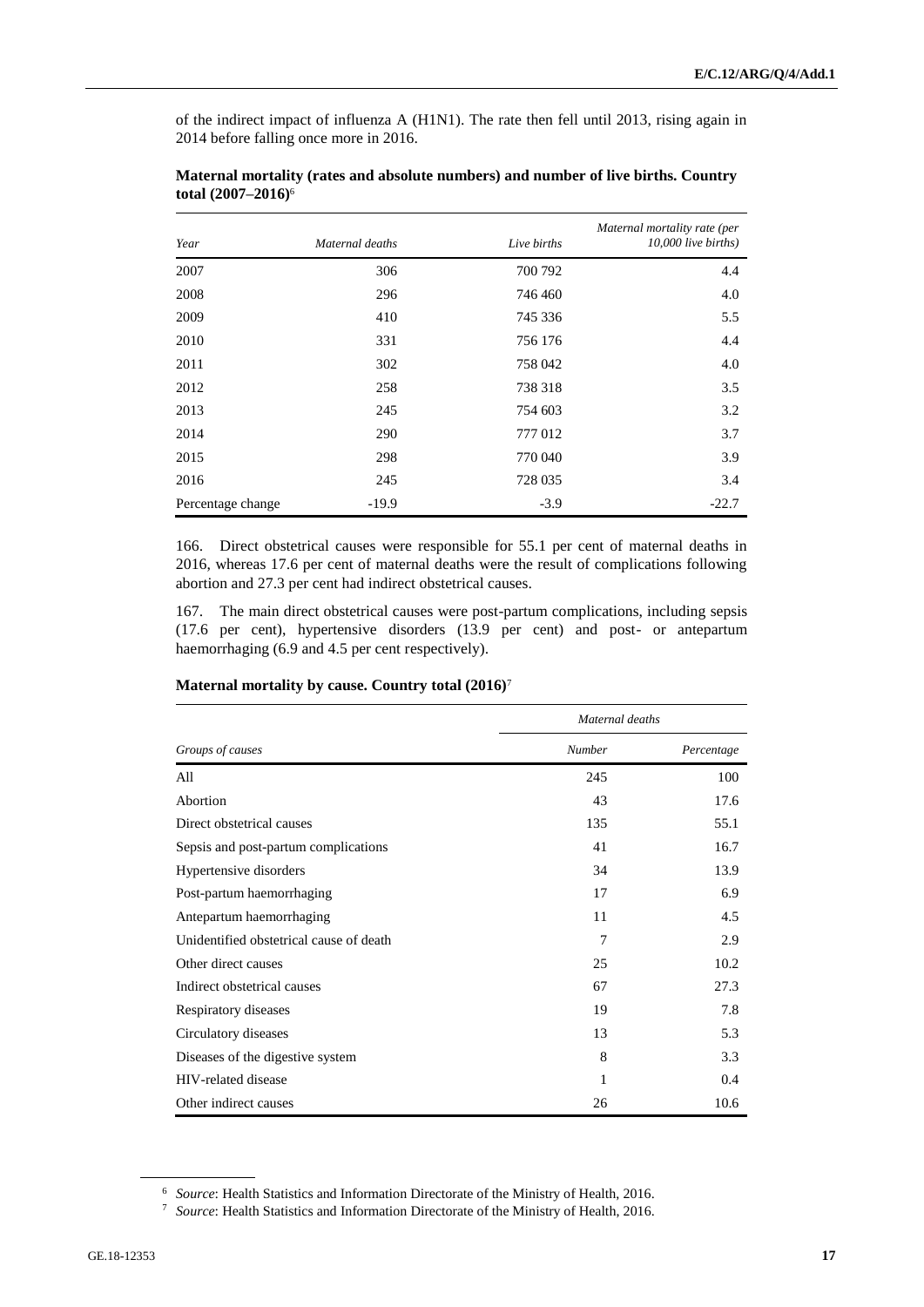168. As to differences by jurisdiction, while the national maternal mortality rate is 3.4 per 10,000 live births, it is higher in nine jurisdictions: Catamarca, Chaco, Formosa, La Rioja, Mendoza, Misiones, Salta, San Luis and Tierra del Fuego. The province of Formosa had the highest rate (12.3 per 10,000 live births). In the province of La Pampa there were no maternal deaths recorded in 2016.

| Jurisdiction                    | 2016         |
|---------------------------------|--------------|
| <b>Country total</b>            | 3.4          |
| Autonomous City of Buenos Aires | 1.5          |
| <b>Buenos Aires</b>             | 3.4          |
| Catamarca                       | 10.5         |
| Córdoba                         | 2.8          |
| Corrientes                      | 4.0          |
| Chaco                           | 4.1          |
| Chubut                          | $\mathbf{1}$ |
| Entre Ríos                      | 2.7          |
| Formosa                         | 12.3         |
| Jujuy                           | 3.2          |
| La Pampa                        | $\mathbf{0}$ |
| La Rioja                        | 4.9          |
| Mendoza                         | 3.9          |
| Misiones                        | 3.9          |
| Neuquén                         | 1.8          |
| Río Negro                       | 1.7          |
| Salta                           | 6.5          |
| San Juan                        | 2.9          |
| San Luis                        | 6.7          |
| Santa Cruz                      | 3.3          |
| Santa Fe                        | 1.6          |
| Santiago del Estero             | 2.9          |
| Tucumán                         | 2.8          |
| Tierra del Fuego                | 3.5          |

| Maternal mortality per 10,000 live births, comparison (2007 and 2016). Total for the |  |  |  |
|--------------------------------------------------------------------------------------|--|--|--|
| country and its jurisdictions <sup>8</sup>                                           |  |  |  |

169. In analysing this issue, the demographics of each jurisdiction and the coverage and quality of their systems for recording deaths should be kept in mind.

170. As Argentina is a federal State, the Ministry of Health's National Directorate for Mothers, Children and Adolescents proposes strategies designed to better organize the provision of maternal care and optimize the use of the resources and technologies available.

171. The strategy of decentralizing perinatal care, for instance, is regarded as a means of ensuring that births take place in appropriate health-care facilities. Decentralization requires that different jurisdictions make joint efforts to establish channels that ensure that every mother and child has access to the necessary care.

172. Work is also being done to improve the management and organization of obstetrics services — for example, technical assistance and support are provided to the different jurisdictions, the aim being to alleviate the shortage of obstetrics specialists.

<sup>8</sup> *Source*: Health Statistics and Information Directorate of the Ministry of Health, 2016.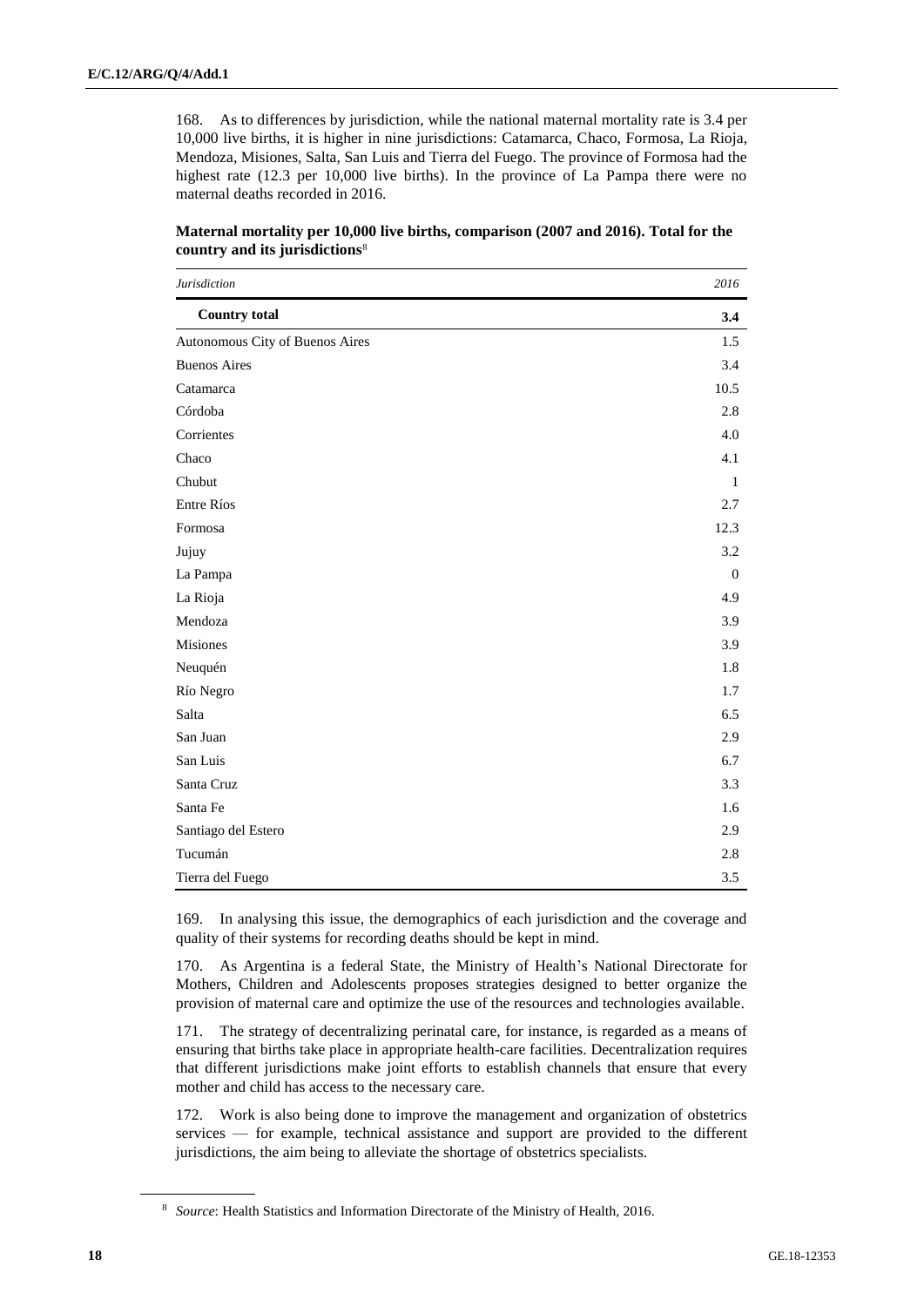173. In addition, training in emergency obstetrics is offered to improve the quality of care in critical situations.

174. Comprehensive post-abortion care is essential if the number of maternal deaths in the country is to be reduced. Such care has three core elements: (a) emergency treatment using vacuum aspiration; (b) counselling in reproductive health; and (c) referral to the relevant responsible parenthood services after the abortion.

#### **Question 27**

175. The major social and health strategies used by the Ministry of Health to improve the availability and accessibility of mental health services are as follows:

(a) Development of guidelines on the organization and operations of mental health services, including on the coordination of the efforts made by providers of mental health services (general hospitals, private clinics and hospitals, community day-care centres, housing arrangements with different levels of support and the like). Little by little, this network is taking the place of single-purpose institutions;

(b) Fieldwork: the Comprehensive Mental Health Networks team works to improve mental health care, taking a human rights-based approach;

(c) Creation of psychosocial intervention teams;

(d) Training for members of staff in the primary and secondary levels of care; the training is informed by an interdisciplinary and intersectoral community care model and focuses on problems such as suicide, emergencies, substance abuse and severe disorders. The aim is to encourage prevention, therapy and rehabilitation, using tools from the World Health Organization;

(e) A training programme in Rational Therapy in psychosocial interventions, which uses the Guide to Good Prescribing produced by the World Health Organization;

- (f) An assisted living project for users of mental health services;
- (g) National census of persons hospitalized in mental health facilities.

176. In institutional terms, the National Interministerial Commission on Policies for Mental Health and Addiction and an honorary advisory board for issues relating to mental health and addiction have been established. The latter institution, composed of 30 civil society organizations, was set up as a participatory monitoring body under the regulations to Act No. 26657.

#### **Question 28**

177. The Ministry of Education helps the members of the technical staff of the Youth and Adult Education Directorates carry out literacy training in vocational training facilities.

178. Since 2016, the technical teams of a number of jurisdictions have been given assistance with the formulation of provincial resolutions on the opening of literacy centres. At the same time, work on a database for monitoring literacy initiatives is under way.

179. Action is also being taken to improve the learning opportunities on offer in those centres and help manage the educational progress of students who have learned to read and write in adult education courses, by creating links to vocational training.

180. The policies, programmes and other initiatives carried out by the Ministry of Education to combat grade repetition and reduce dropout rates include the following:

(a) Policies for the improvement of teacher training — The National Teacher Training Institute pursues the policy on teacher training articulated in the National Teacher Training Plan 2016–2021, a plan designed to provide tools to help students develop their capacities for communication, problem solving, critical thinking, learning and group work. In 2017, more than 900,000 teachers from preschools and primary and secondary schools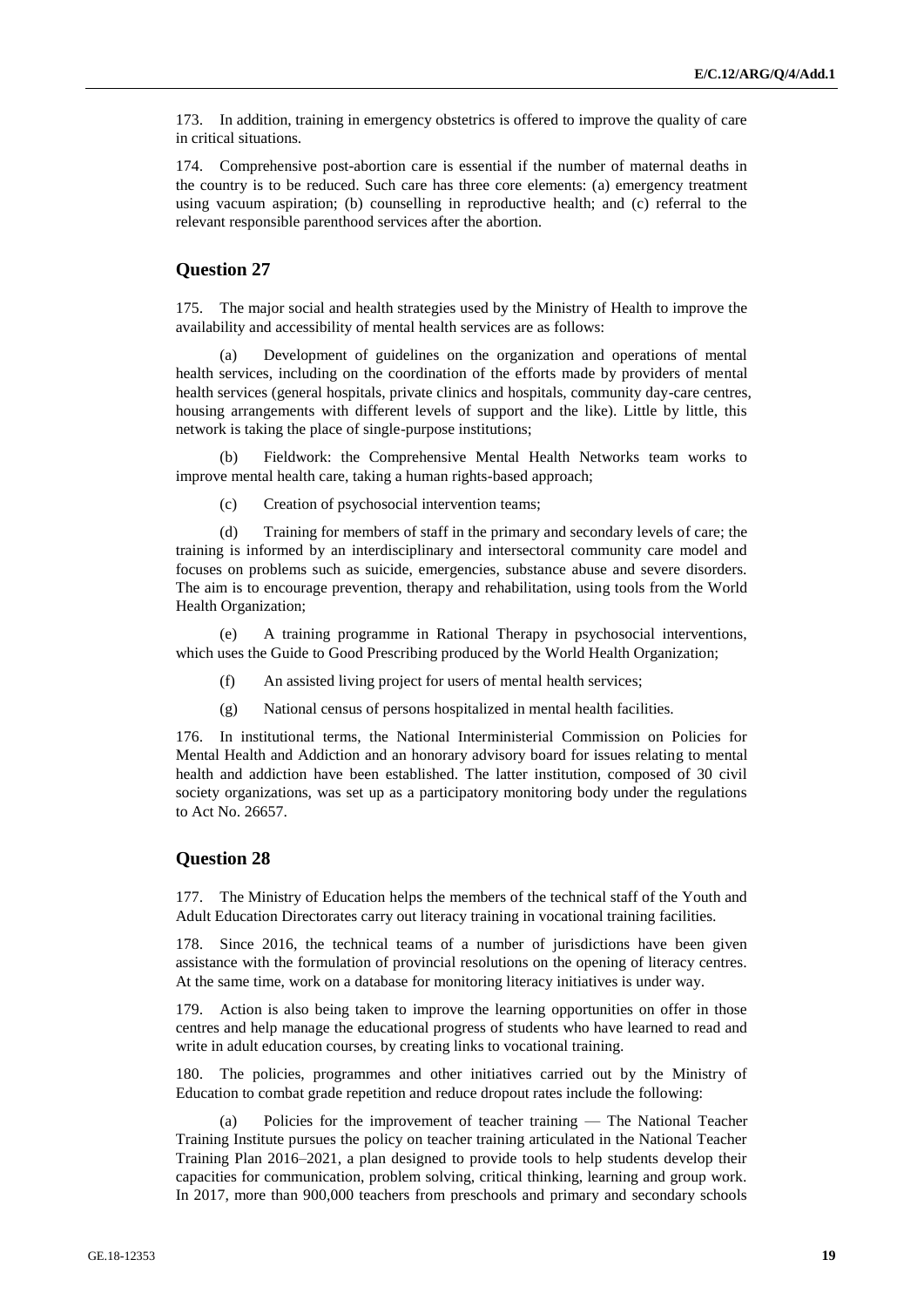worked on issues connected with the teaching of reading in the areas of language, mathematics and science;

(b) Making preschool universal — With a view to ensuring greater opportunity and the same point of departure for everyone, efforts are being made to promote universal access to preschool, starting at age 3. The proposal entails expanding the construction of facilities, providing schools with equipment and technology and making improvements to teacher training and curricula;

(c) Integrated pathways — Designed to help students deal with the difficulties that arise as they transition through the education system, they allow for various forms of support;

(d) Educational inclusion — This initiative involves building the capacity of educational institutions in respect of harmonious relations in school, the inclusion of students with disabilities, the prevention of addiction, mediation and the rights of children and adolescents. For students with disabilities, the Ministry of Education facilitates support along the learning pathway, in accordance with domestic and international guidelines on inclusion;

(e) "Read to learn" Programme — The Programme provides access to books and gives a boost to reading and writing in compulsory schooling by distributing textbooks and/or literature every year and through school libraries. The distribution of books is accompanied by educational activities to encourage reading and writing, aimed at students, families and communities;

Improvement of education in rural areas — The improvement of all levels of education in rural areas by means of increased resource allocation, better equipment, school projects linked to local development, specific teacher training and other measures;

Innovation — *Secundaria Federal* 2030 promotes the redesign of the teaching and institutional structure of secondary schools throughout the country, the aim being to ensure that all young people finish their compulsory education;

(h) Digital education policies.

181. The Comprehensive National Plan for Digital Education seeks to encourage teaching innovations and digital literacy, including educational initiatives and projects related to information and communication technologies, at all educational levels. One of its components is the Schools of the Future Programme, which targets 3,000 public schools and is focused on the development of an innovative model of education.

182. The National School Connectivity Plan, which is aimed at ensuring the country's public schools have access to the Internet by 2019, will have an impact on more than 45,000 schools.

183. Finally, school attendance and dropout rates can be found in the annex on question 28.

#### **Question 29**

184. The globalization of science, technology and productive innovation in recent years has led to significant progress in the design and execution of innovation and development projects with input from the productive sectors of the economy, both domestic and international.

185. These initiatives, implemented as they are in priority areas, produce outcomes that make progress towards solving social problems possible and improve the quality of life of marginalized groups.

186. Key cooperation programmes have been carried out with the Argentina-China Food Science and Technology Centre, the Vaccine Research Centre (with Cuba), the Argentina-Germany University Centre, the Argentina-Brazil Biotechnology Centre and the National